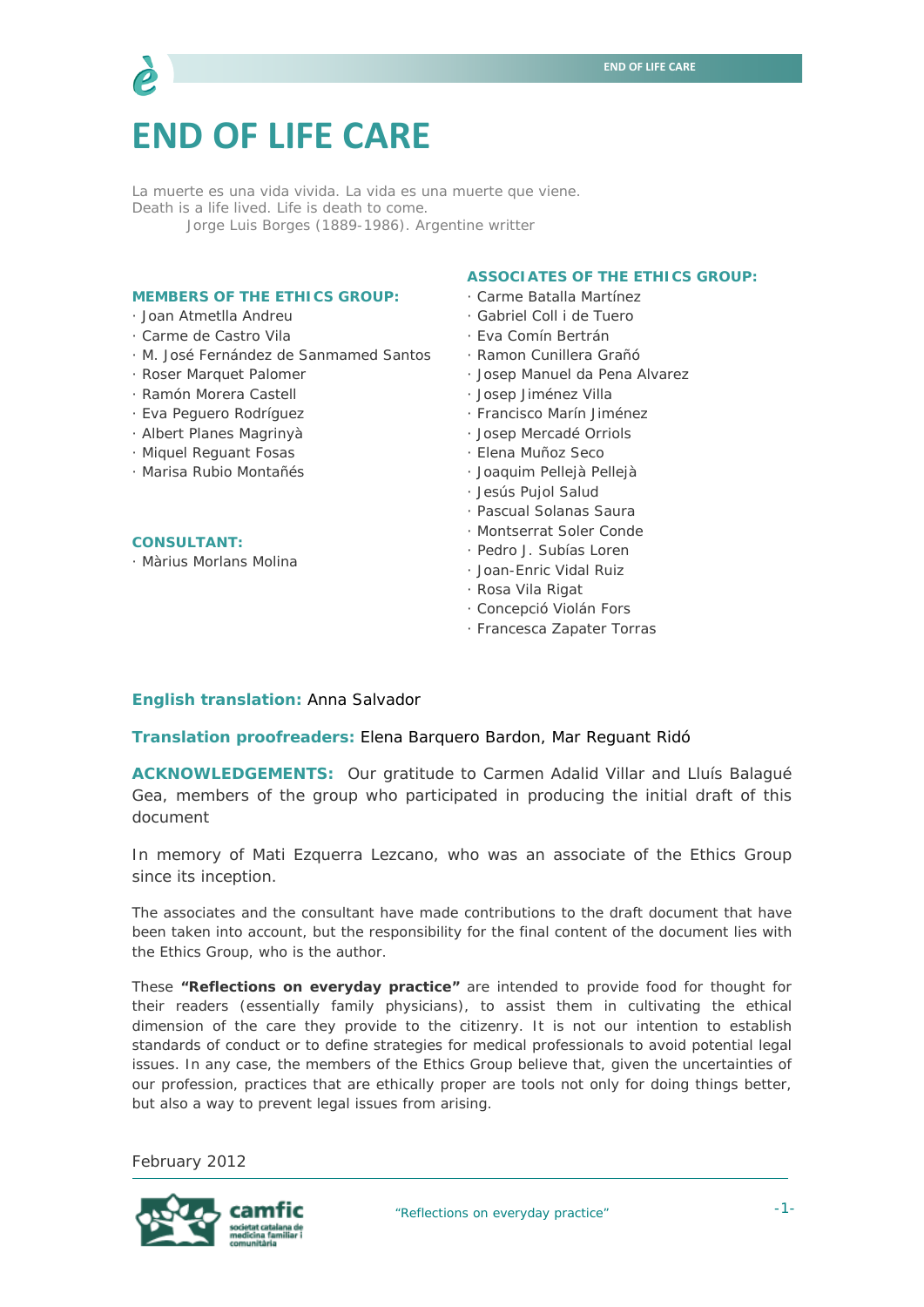## **AS REAL AS LIFE ITSELF... <sup>1</sup>**

Peter, 64 years old, has been diagnosed with hepatocellular carcinoma (HCC). He has suffered from hemochromatosis for years, entailing frequent visits to the hospital for treatment, testing, phlebotomies, etc. When being diagnosed with HCC, his family thinks it is better for him not to know the full extent of his disease, as they feel he has suffered enough already and he will not be able to cope with it. His daughter, who is very persuasive, has visited his GP at the Primary Care Center in many occasions in order to make sure that, in his father best interest, nobody says anything about his real disease. She has even asked for a medical report where the word "cancer" has not been mentioned. All home visits have been supervised by the daughter. In the end, when the disease is already quite advanced and Peter can hardly talk, he starts an acute fever episode. At this point, the family decides to bring Peter to the emergency department, where he is admitted. He dies two hours later.

Joseph, 52, has a pancreatic neoplasm for which he has undergone palliative chemotherapy, to little effect. He is aware of his diagnosis. A joint decision for palliative care has been made between Joseph and his doctors. It is mainly for pain control. The pain is under fairly good control (3 out of 10 on a pain rating scale, allowing him to sleep. It flares up occasionally, when an extra morphine dose is added). A practitioner in a different field has recommended taking gabapentin, but he doesn't want to because "the cure is worse than the disease" (it causes dizziness so he is unable to leave home as he has done so far). However, the doctor recommends he should take it....

Josephine is 99. Up to now she has managed on her own at home (she lives alone) although she is unable to walk outdoors (she needs a wheel chair when she goes out) because of a degenerative joint disease of knees and hips. All she takes is paracetamol. This morning she presents persistent precordial chest pain, like a vice, with vegetative symptoms, which still persists at 3 a.m. when she arrives at the emergency room. The doctor on duty does not give her case priority although she is still in pain because, "she's 99 years old!".

James has just died at home after a struggle with cancer and his relatives call the Primary Healthcare Center. The duty doctor tells them "This is not an emergency" and that his GP will see to them tomorrow, "and she'll take care of all the formalities".

<sup>&</sup>lt;sup>1</sup> We especially recommend to watch the short "The lady and the reaper", accessible at: http://www.theladyandthereaper.com/

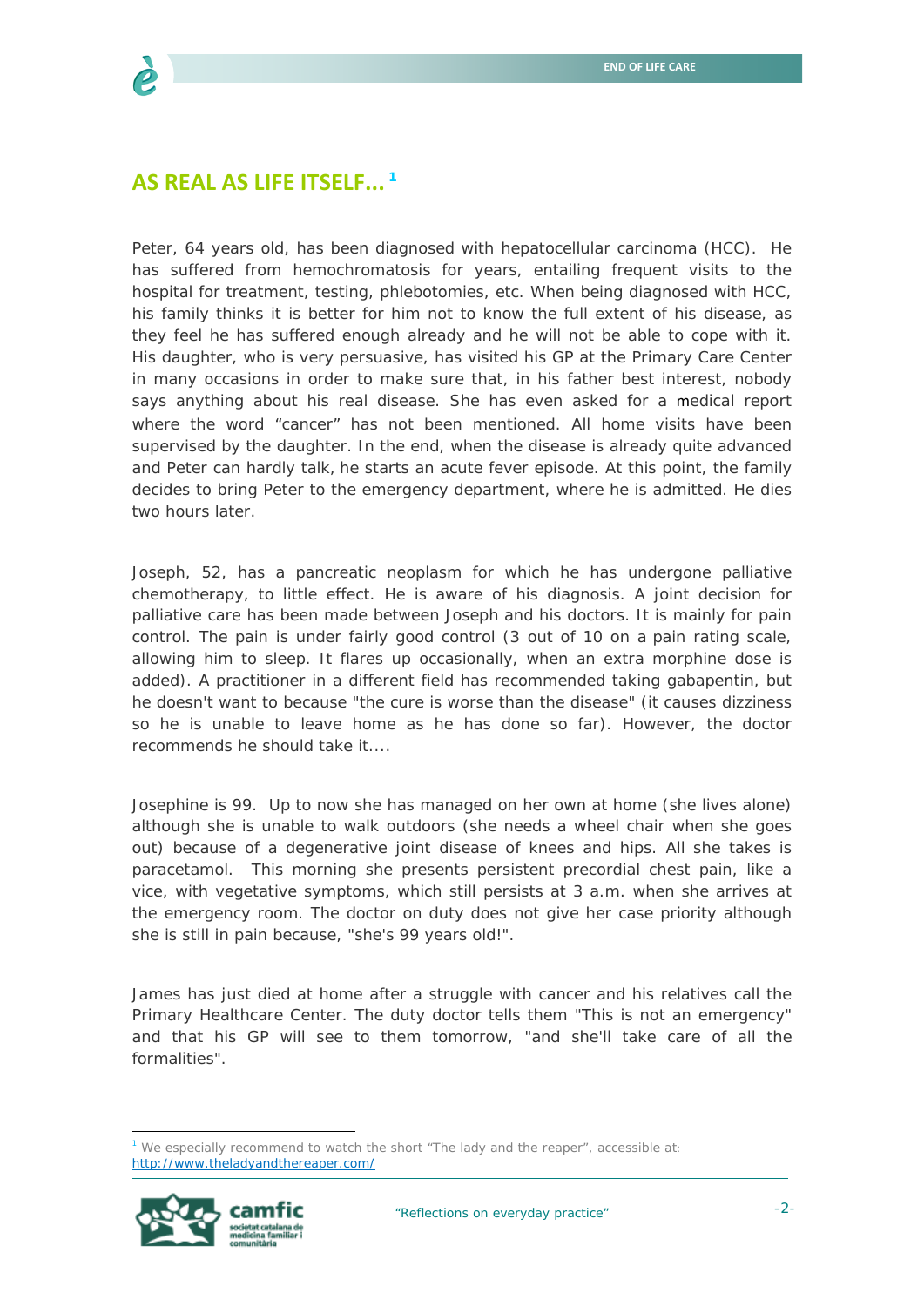

Peter has just been diagnosed with an advanced stomach cancer. The gastroenterologist has told the family that this has no cure. Once the symptoms get worse, Peter may need to be admitted at the hospice for palliative care. His daughters are very upset. They want their father to know all the information he needs to know, but it is very difficult for them to explain that he will need to go to a place where he has always believed: "it is where you go to die"...

Adelaide suffers from an advanced respiratory disease due to COPD. She is 87 years old and is bed/chair house bounded. She is being treated with bronchodilators and oxygen at home. In her medication she also has a phlebotonic or venoactive drug, alendronic acid and calcium tablets for treatment of her osteoporosis with an asymptomatic old vertebral crush.

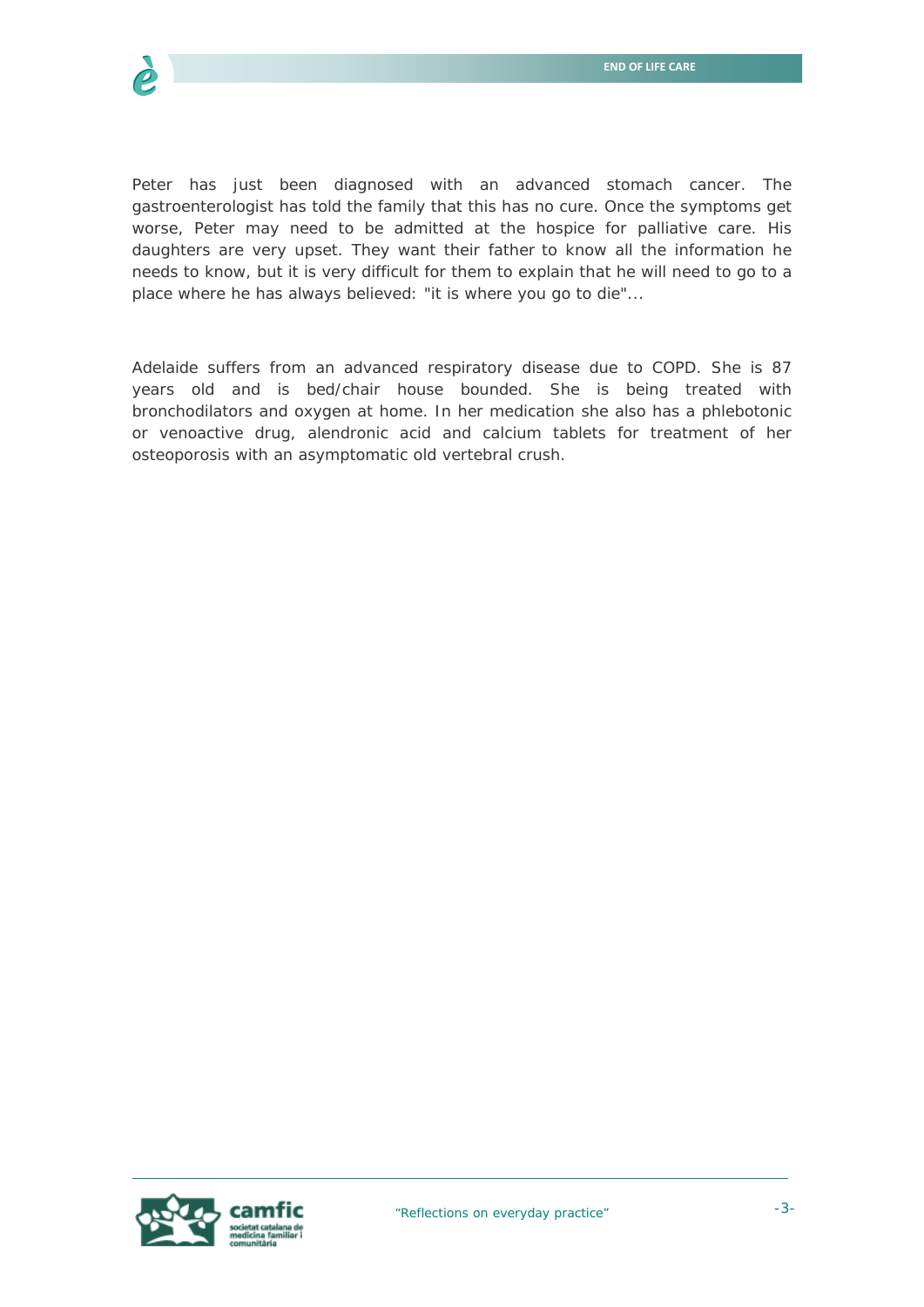

#### **INTRODUCTION**

Throughout history and in every culture, men and women have always worried about death (and what happens after). The certainty of its existence does not relieve the anxiety, especially when we think about our own death.

In our society, it is hard to talk openly about the meaning of death, especially if we have to deal with our own death. It is difficult for health care professionals to deal with our patients' death too. It seems as we live apart the age, the suffering or the death. These facts seem to be a mistake in a scientific and technologic world. Many people, including doctors, think death is a failure of medicine. Only those who have reflected on the topica are prepared to look after those who are dying. Regardless of age, as health care professionals we should be prepared to deal with death at the same level of care and concern with which we address other conditions. Discussing this issue is difficult for professionals, as the medical literature reflects, which evidences the need for basic training.

When treating patients with a prognosed short life expectancy our responsibility goes beyond the usual aspects (what do I do, how and when). We need to know how to address the emotional (accepting limitations, managing our own and others' emotions), social (who will care for whom, how and where) and spiritual (transcendence, beyond its religious meaning) dimensions of the person.

By the same token, to accompany someone at the end of his or her life is a very intense experience. It gives us the opportunity to become fully aware of our own mortality. It is a key moment for showing our respect for a person's dignity, in accordance to their preferences, and for developing a constructive dialogue, without deception but hopeful. Always seeking to ease and comfort the person up to the last moment.

As GPs, the longitudinal care we provide throughout life places us in the appropriate position to become the best provider of care at the end of life. We have technical skills, we know patient's history either medical, social and family history, including their values, preferences and expectations. We have a relationship of trust built up over many years and many different situations.

Nonetheless, it is not easy to look after people at the end of life. It requires solid training in technical and ethical issues. We find ourselves faced with a difficult and unstable balancing act: commitment to the patient and good medical practice require us to give up unsuccessful treatments and to recognize reversible conditions, in a context where prognosis is presumably short, either because of the patient's age and/or illness.

![](_page_3_Picture_9.jpeg)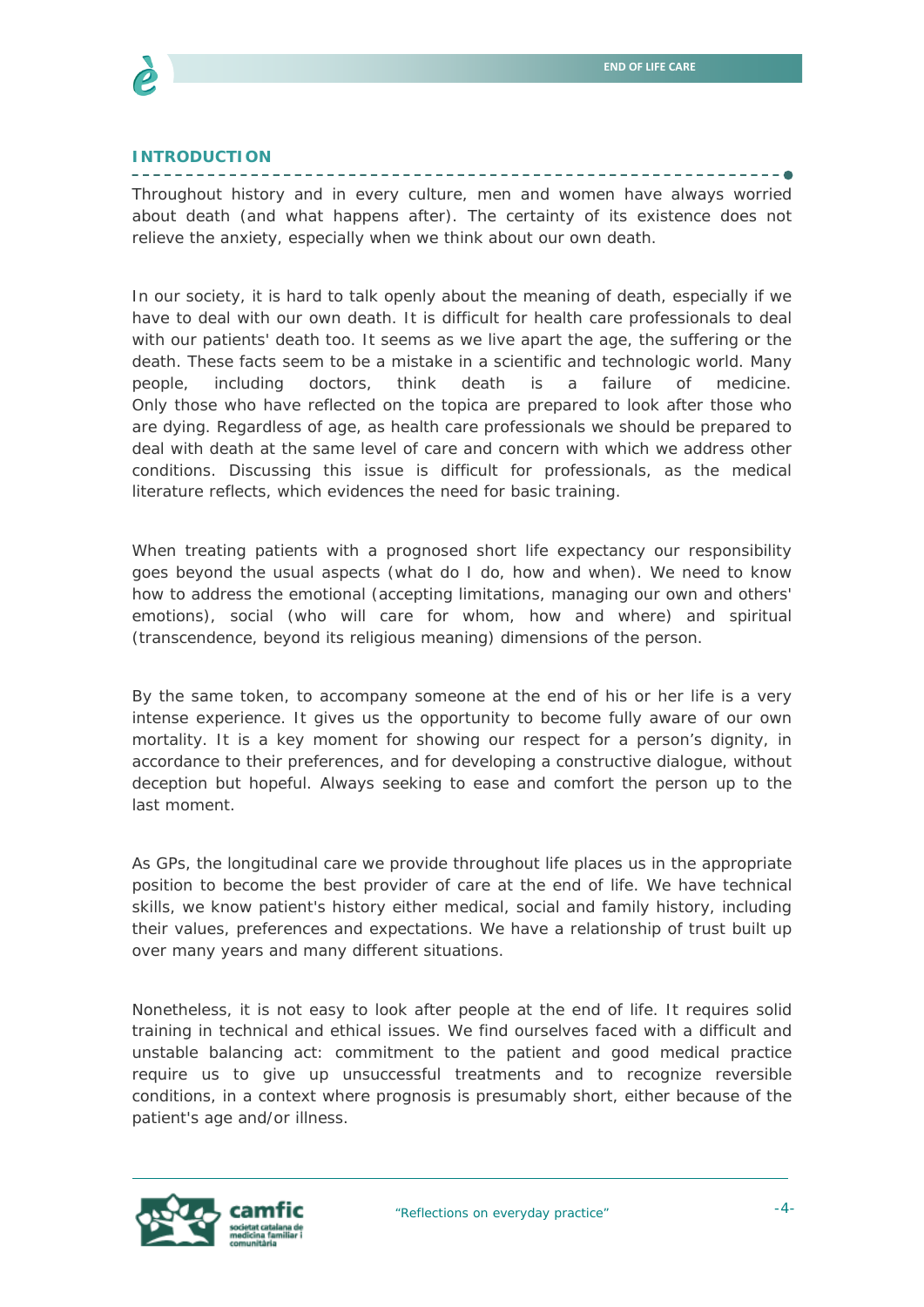![](_page_4_Picture_1.jpeg)

It is clear that the work environment (busy agendas, little flexibility, etc.) can improve or deteriorate our care. However, in this paper we want to reflect on our own responsibility, on the principles that must guide us as GPs.

![](_page_4_Picture_3.jpeg)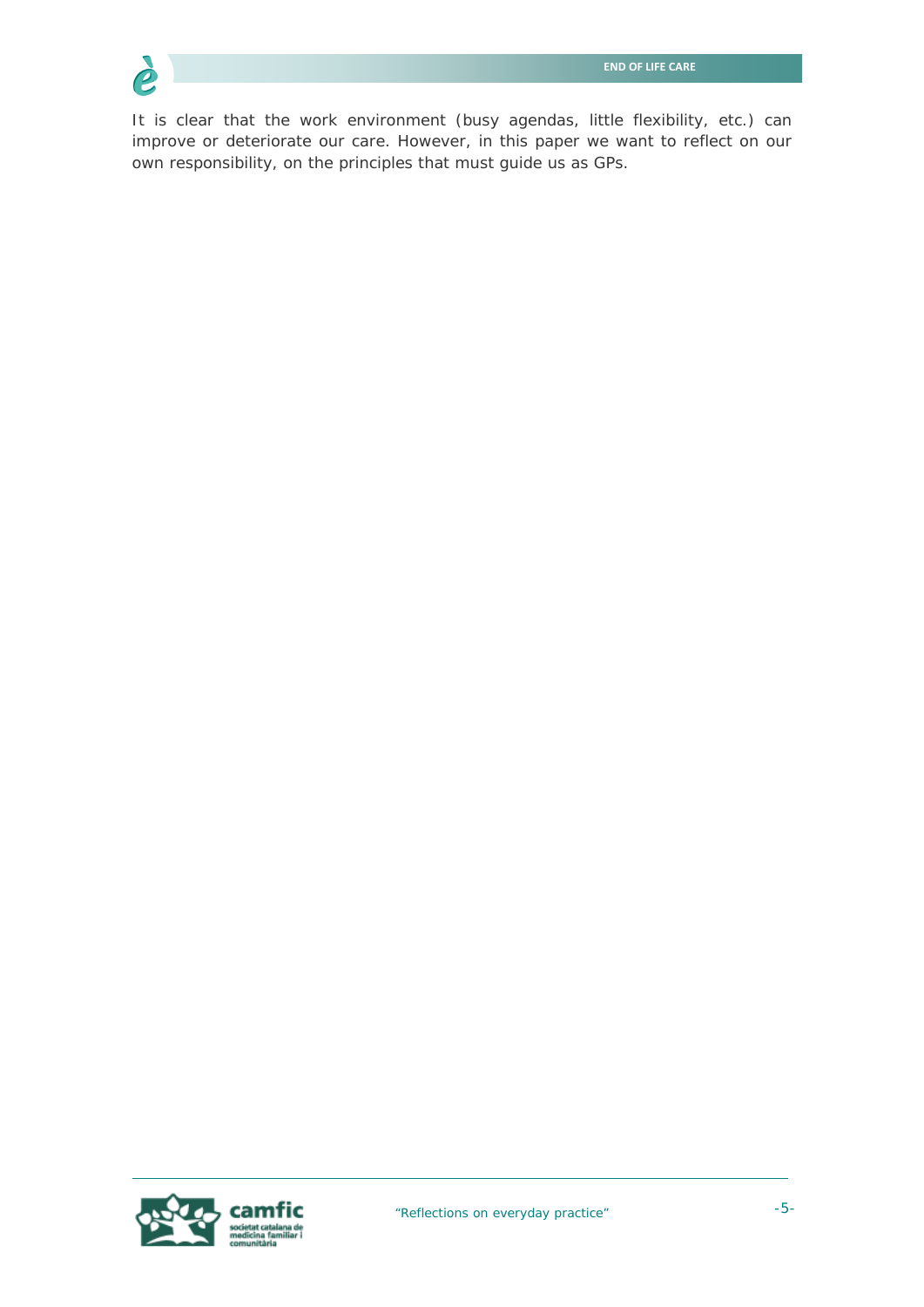*Law 41/2002, 14th November 2002 concerning regulatory basis for patient autonomy, rights and obligations with regard to medical information and records. BOE 274 (14-11-2002). Jurisdiction: Spain.* It legitimates people's rights to autonomy. For this, it is necessary to have enough information: informed consent, including the advanced directives form. The right to information (art. 4) covers information about a person's own health, respect for the desire to not be informed, dialogue as the primary and fundamental means of communication and the obligation to keep a record of both procedures and the communication process. Parts of Article 18 should also be highlighted:

- 1. Art. 18.2: "The right of patients to access their medical records may also be exercised by a duly accredited representative"
- 2. Art 18.4: "Health centers and individual physicians shall only allow access to the medical records of a deceased patient to persons who are related to him, either as family members or personal representatives, unless expressly prohibited by the deceased and accordingly ascertained. ... No information shall be provided that affects the privacy of the deceased or the subjective impressions by the health care professionals, nor any that would adversely affect third parties".
- *1. Organic Law 10/1995 23rd November 1995, Criminal Code (art. 143).*

The term murder with mitigating circumstances is used to refer to euthanasia. This is defined in point 4 "a victim who suffers from a serious illness that would necessarily lead to their death, or that causes serious, permanent suffering which is difficult to withstand. Anyone who causes death or cooperates in causing it shall be tried for murder with mitigating circumstances". It is understood that by using this turn of phrase, the legislator wished to acknowledge that the author might have committed this act out of compassion. However, this is not explicitly stated.

**2.** *Law 21/2000, dated December 29, 2000, concerning rights to information regarding a patient's health and autonomy, and to medical records. DOGC 3303 (11/01/2001). Catalan Parliament*

Article 8 regulates the advanced directive (AD). The AD is a document that is addressed to the physician in charge, in which a competent person gives instructions to be taken into account when the person is in a condition that does not allow him to speak for himself. Section 3 makes reference to provisions contrary to the law or to good clinical practice. In such cases, a note explaining the rationale must be entered into the medical record.

![](_page_5_Picture_9.jpeg)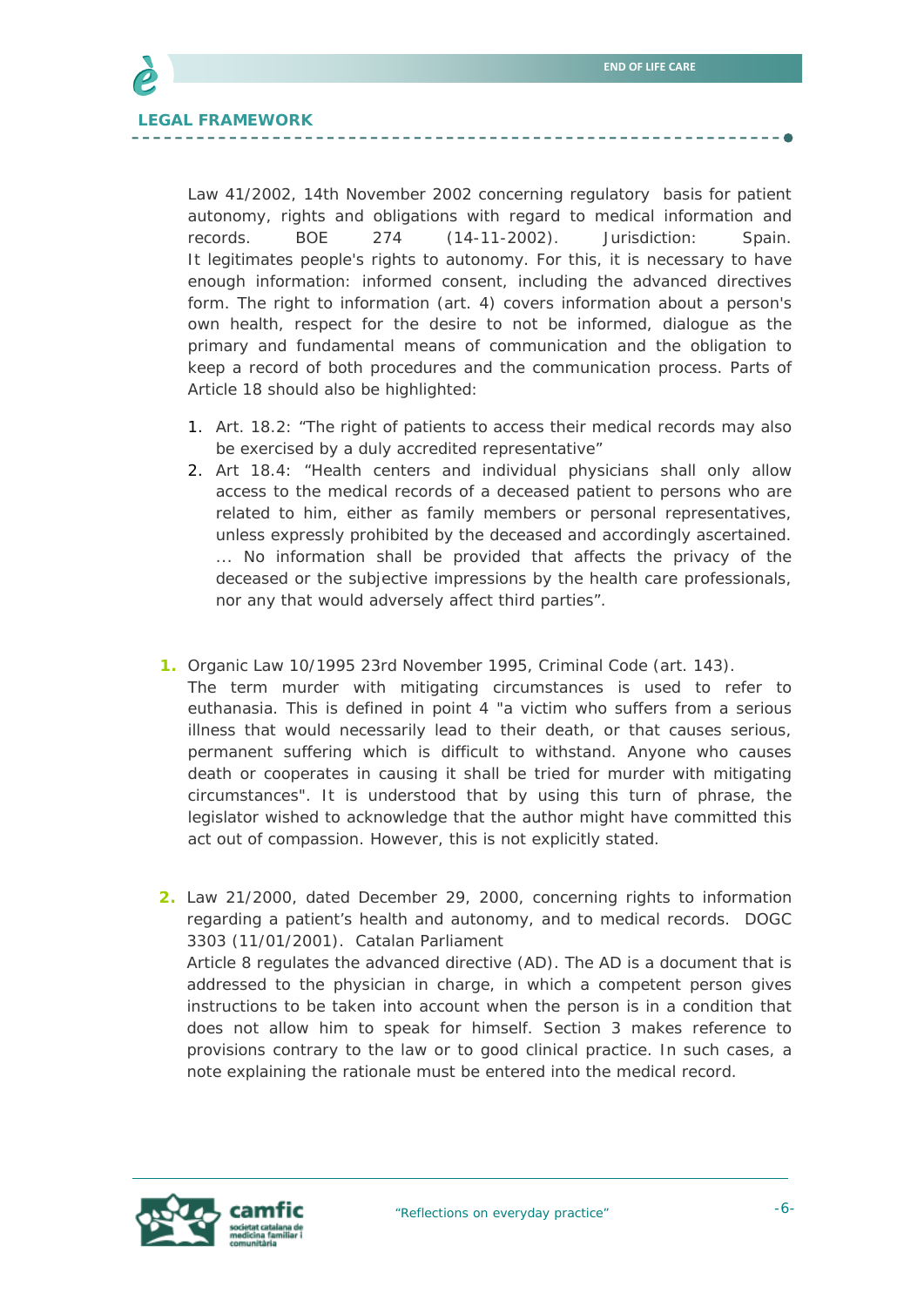![](_page_6_Picture_1.jpeg)

*3. Decree 175/2002, 25th June 2002, that regulates the advanced directive registry:* 

#### **Available at:**

http://www20.gencat.cat/portal/site/canalsalut/menuitem.af261f715269a25 d48af8968b0c0e1a0/?vgnextoid=e6aab812a341d210VgnVCM2000009b0c1e 0aRCRD&vgnextchannel=e6aab812a341d210VgnVCM2000009b0c1e0aRCRD &vgnextfmt=default

This decree manages the conditions under which an AD is valid. It also justifies the necessity of keeping a record of existing ADs easy to access and to consult. In addition, it defines the figure of the legal representative, LPA (lasting power of attorney) a person designated by the patient who will take responsibility for decisions when the patient is no longer able to decide.

Not only that, it is also legally valid to have documentation on the patient's medical records about advanced decisions to refuse treatment done with the patient on with his power of attorney.

![](_page_6_Picture_7.jpeg)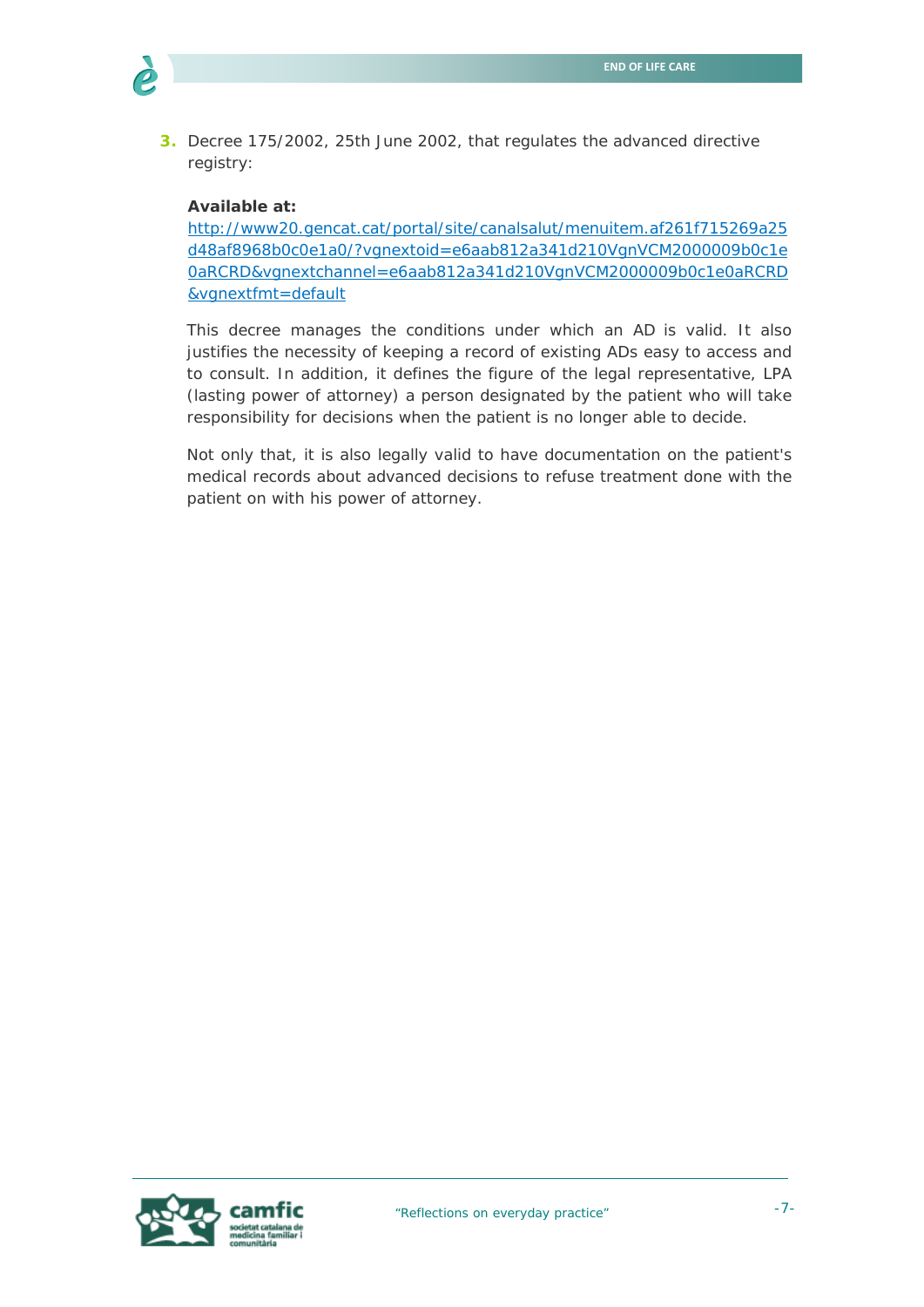#### **DEONTOLOGICAL FRAMEWORK**

The physician's conduct when confronted with the end of life is contained in Articles 68-70 of Chapter VII of the Deontological Code of Ethics of the Council of Medical Associations of Catalonia (2005):

- Art. 68. "Every individual has the right to live with dignity until the moment of their death, and the physician must ensure that this right is preserved. The physician should bear in mind that the patient has the right to refuse life-extending treatment. It is also doctor's duty to help patients to accept death in accordance with their beliefs and what has given meaning to their lives. When the patient's condition is such that he is no longer able to decide for himself, the doctor will accept the decision of the next of kin who are responsible for the patient, but will point out their duty to respect what would have been the patient's opinion".
- Art. 69. "If a patient has an advanced directives document, the doctor must respect and heed the instructions in it".
- Art. 70 "The aim of end of life care is neither shorten nor extend patients' lives. Otherwise, promoting their quality of life to the highest possible standard. Treatment of the dying patient should seek to avoid needless suffering and distress".

Although not in force in Catalonia, we consider several of the articles from Chapter VII of the "Deontological Code of Medical Ethics of the General Council of Medical Associations" (2011), which make reference to end of life care to be worthy of interest:

- 36.1 "A physician has the duty of cure or improve the patient's condition whenever possible. When it is no longer possible to do so, there is still an obligation to implement appropriate measures to ensure patient's wellbeing, even when the consequences of such measures could be to shorten life."
- 36.2 "A physician should not initiate or continue any diagnostic or therapeutic action without a benefit for the patient, useless or obstinate. The doctor must take into account the patient's explicit desire to refuse lifeprolonging treatment. When the patient's condition does not allow him to make decisions, the physician will consider any prior instructions as well as the opinion of the next of kin or legal representatives who are responsible [for the patient]."
- 36.3 "A physician will never cause intentionally death of any patient, even if specifically requested to do so".
- 36.4 "A physician is required to honor the patient's wishes as expressed in the AD, unless they go against good medical practice".
- 36.5 "Palliative sedation is scientifically and ethically appropriate only if symptoms are unresponsive to currently available therapies and with implicit, explicit or delegated consent of the patient".

![](_page_7_Picture_13.jpeg)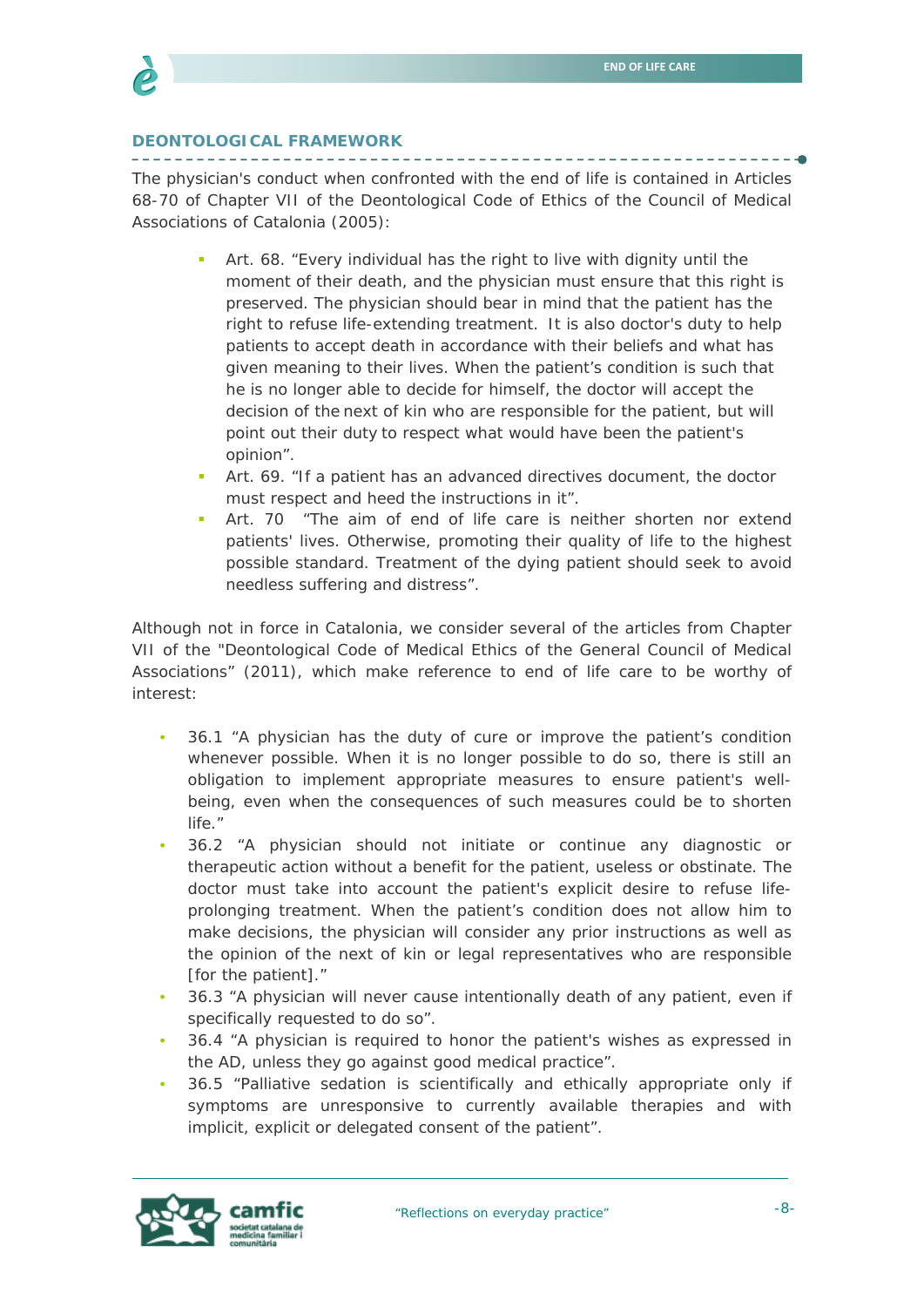![](_page_8_Picture_1.jpeg)

#### The principles

#### **Beneficence**

At the end of life, the principle of beneficence makes us redirect the goals of care, according to the stage of illness and to face it without hiding anything. When, technically speaking, there is no possible cure or the suffering involved in a proposed treatment makes no sense, it is our duty to do our best to provide wellbeing and comfort. If the principle of autonomy is essential to correctly understand beneficence in any medical act, the relationship between the two is specially close when a patient is in the last stage of his life. The use of the words "well-being" and "comfort" only make sense subjectively. There is a largely objective component in "healing". The objective component in "providing comfort" is much more reduced.

Helping to integrate the experience of being ill into people's lives is an active task that requires specific training in order to do so without manipulating or imposing one's own beliefs.<sup>2</sup>

#### **Autonomy**

Up until a few years ago, respect for patient's beliefs, values, attitudes and behaviors was applied mainly to decisions such as treat or not treat, place of death, preferred physical and emotional environment and so on. However, for some years awareness has raised. Patient's concerns at the end of life are now reflected in issues related to the meaning of death, reconciliation with oneself and with others and so on. As these concerns can only be partially confined to their psychological or emotional aspects, they are named transcendental or spiritual. They are present in people with or without religious beliefs. It is therefore necessary to have the skills to identify and address these needs by helping the patient and guiding him according to the personal resources of the health care professional, the patient's own beliefs and the community resources.<sup>3</sup>

#### Nonmaleficence

To try and gain good control over the symptoms and avoiding therapeutic obstinacy are the basic standards of end of life care. Disregarding them causes unjustifiable harm to the patient. So, it is necessary to consider them as standards of nonmaleficence.

hbas0005/es/contenidos/informacion/hbas\_ad\_noticias\_novedades/es\_hbas/adjuntos/guia\_espiritual.pdf

![](_page_8_Picture_13.jpeg)

<sup>2</sup> Couceiro A. Ética profesional y cuidados paliativos: En busca de la excelencia. A: Couceiro A. (Ed.): "Ética en cuidados paliativos". Triacastela. Madrid. 2004. (p 41)

<sup>&</sup>lt;sup>3</sup> An interesting document is the report by the group focused on the spirituality of palliative care at SECPAL, available at: http://www.osakidetza.euskadi.net/v19-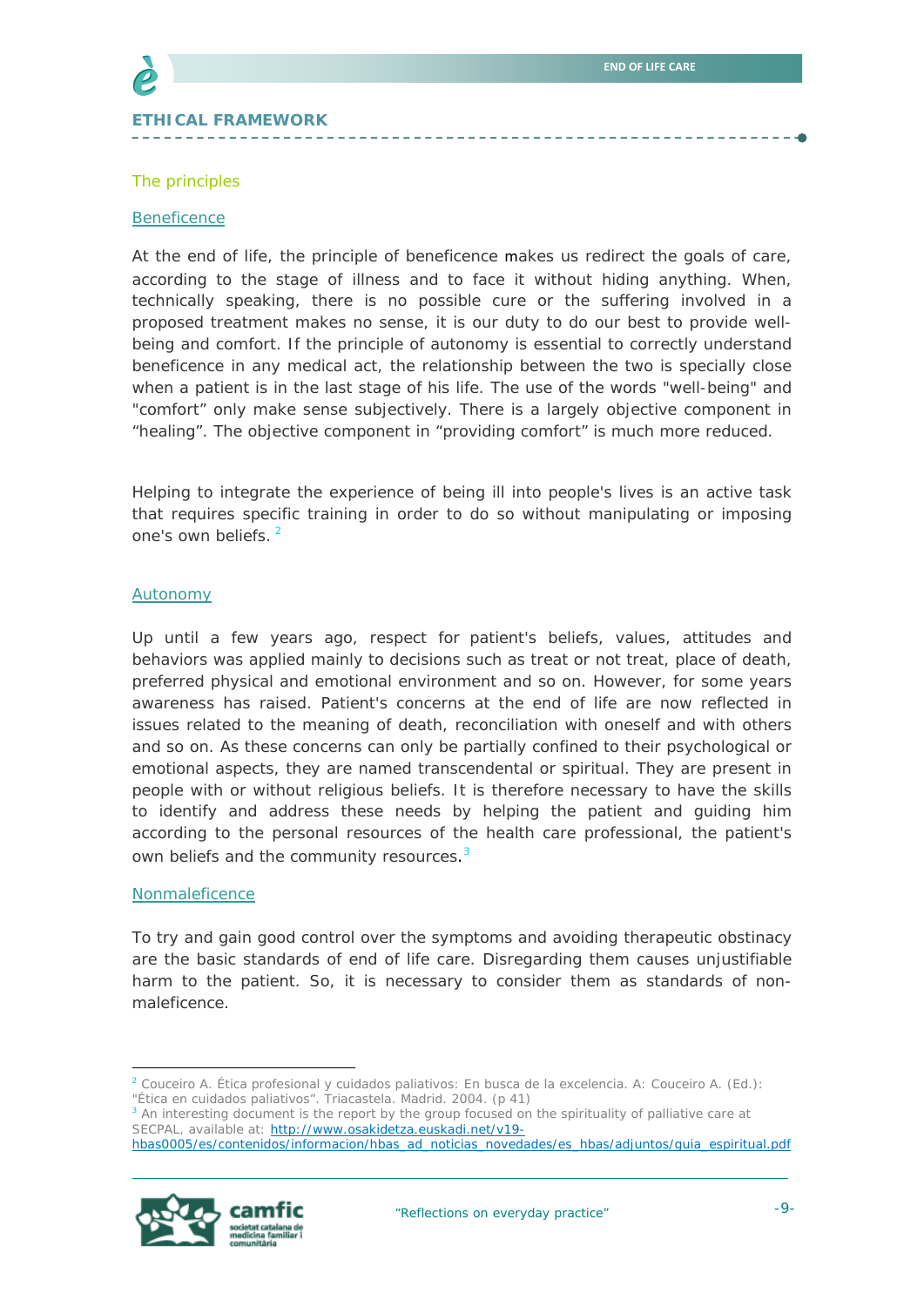![](_page_9_Picture_1.jpeg)

The diagnostic process must also be included in patients' care. Discerning the origin of the symptoms is essential in order to provide appropriate treatment. For example, patient's distress may arise from different causes including the proximity of death, the absence of someone who is especially dear to the patient, the growing burden the disease places on the family, the family's welfare after his demise and so on. So, treatment may not involve any pharmacological therapy. However, it may also be due to an organic problem, such as faecal impaction or dyspnea that we also need to evaluate and treat.

Although providing comfort to the terminally ill is a priority, there are times when intercurrent processes or complications make it necessary to act, although the purpose of the intervention will be palliative. For example, it may be decided to perform surgery in the case of bowel obstruction in advanced neoplastic disease in a patient whose general condition is good. The intention is palliative,in order to prevent complications of obstruction and to give comfort. If it is not performed, it will be maleficent. The benefits and drawbacks must be weighed, though sometimes deciding which risk or inconvenience will be greatest is not easy in such situations.

#### **Justice**

Justice, understood as a concept that speaks to us of equity in the distribution of resources, obliges us to organize ourselves in such a way that we find enough time to attend to patients who are in the process of dying and their families, as it is at this time that they most need it.

The difficulties inherent in teamwork cannot be an obstacle in patient care: communication between professionals, different ways of approaching health care, lack of knowledge about the skills of other disciplines (social work, psychology, nursing, palliative care specialists). Training of multidisciplinary teams in end of life care must arise from the need to provide good care and not because of a protocol or a guideline.

Care for people from different cultures or social backgrounds cannot be a factor for discrimination in giving care. In any case, and under certain circumstances, positive discrimination should be considered: for example, in the case of a recent immigrant with little knowledge of our country and little social support.

Justice is what causes us to demand the necessary organizational flexibility in our jobs in order to provide quality care to a person in the last moments of life when their desire is to be in their own home and their family circumstances allow it. Our failure to provide support cannot be the main factor when deciding where to die.

![](_page_9_Picture_9.jpeg)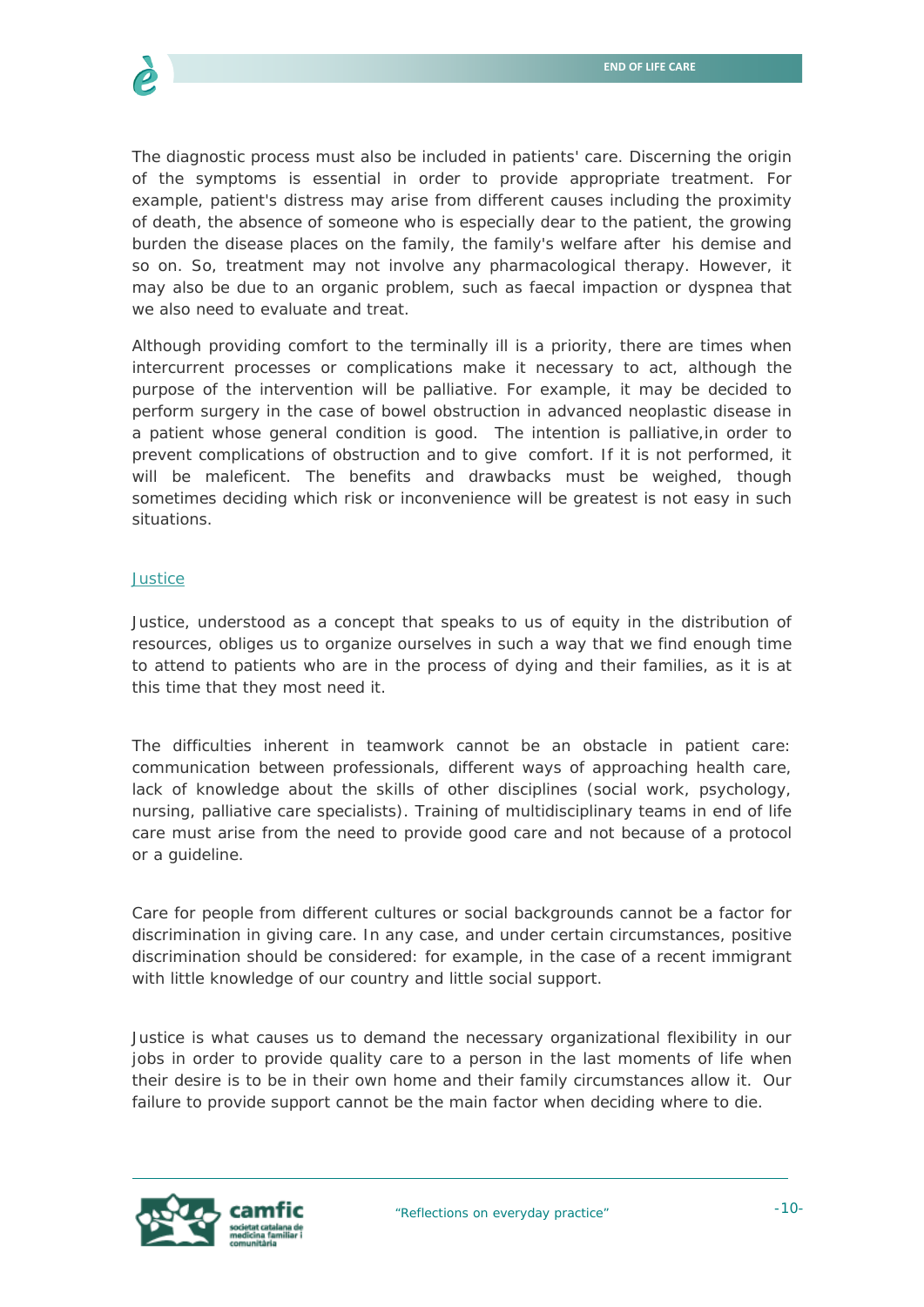![](_page_10_Picture_1.jpeg)

Every patient should be able to choose where they want to die. Very often, home conditions, lifestyles and family expectations determine decisions despite the professional best intentions.

The patient's circumstances determine needs to provide services: give more to those most in need, protect the helpless. In practice, making a careful assessment of needs means appropriate use of resources.

#### Some standards

As GPs, the considerations for our patients requires us to know their values, to know what gives meaning to their lives and to help to encourage it, to discuss care plans and to respectfully consider their decisions even when they are different from those we might have taken for ourselves.

Professional values collected in the *Compromís ètic del metge de família*<sup>4</sup> (GP's ethical commitment) are also a good guide for end of life care. In particular, we wish to point out some values that must be put into play in an atmosphere of cordiality and trust.

#### Respect

We must see the patient as "someone else" and not to confuse what we would wish for ourselves with what the patient wants.

In another sense, respect for privacy results in the preservation of information entrusted during the physician-patient relationship. The expectation that the family may need some of the information about the patient once he has died, implies that we must discuss with them which information is essential for them to know (for example, for payment of the insurance among others) and which information should be preserved by professional privacy.

#### **Proximity**

As a fundamental value in the practice of family medicine, it also implies accessibility to attend patient out of hours. Set up strategies that allow us to make home visits at any time during our working hours makes effective the standard of proximity.

<sup>&</sup>lt;sup>4</sup> Avalaible at: http://compromis.camfic.cat/Carta\_eng.aspx

![](_page_10_Picture_13.jpeg)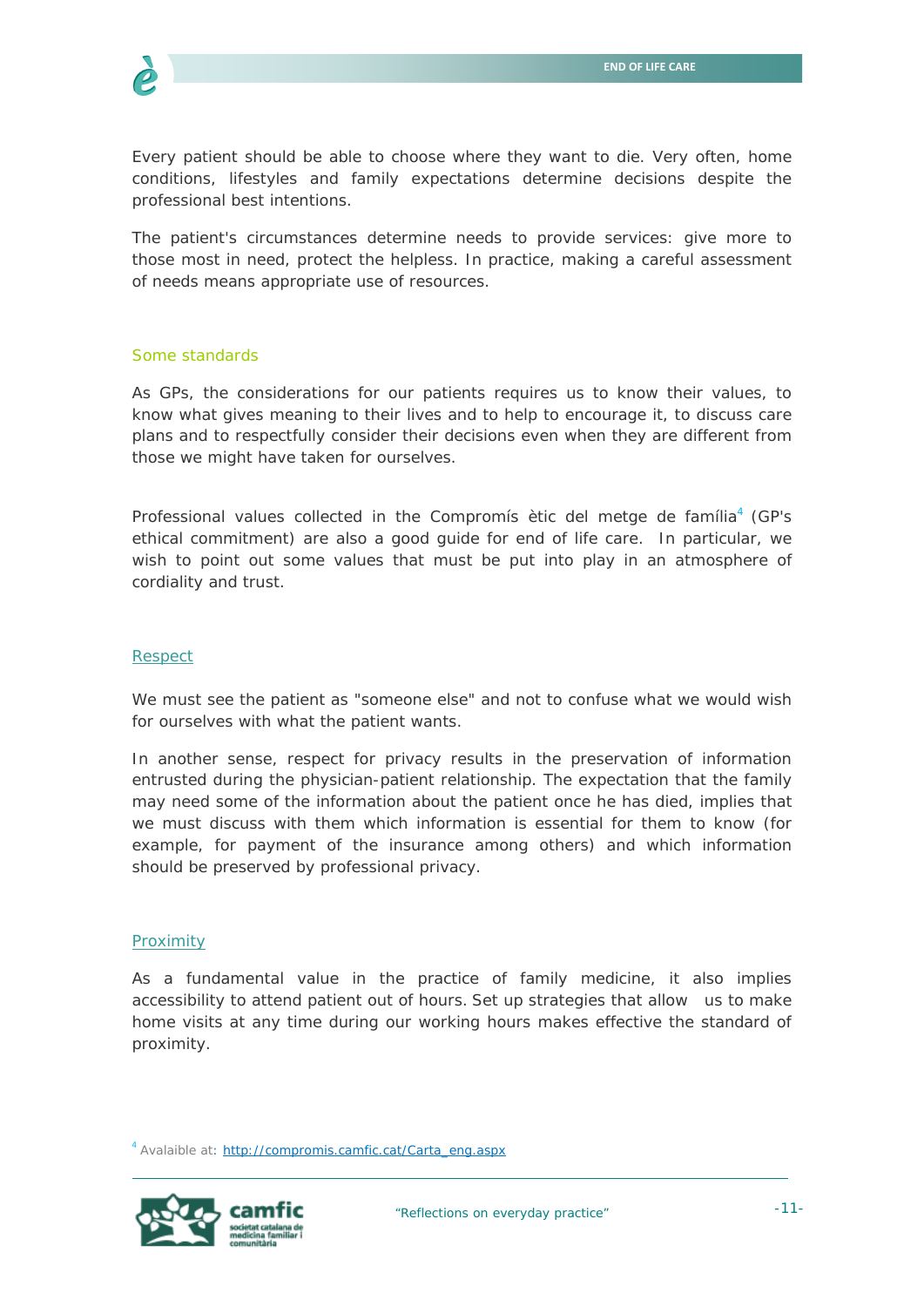![](_page_11_Picture_1.jpeg)

Proximity is also related to sympathy and compassion. Genuine concern for the patient is necessary in order to understand properly what they want. In what Emanuel and Emanuel called interpretive and deliberative physician-patient relationship models, proximity appears to be a default value.<sup>5</sup>

#### **Serenity**

Serenity, in these cases, is sensitivity to speak out without relieving the hope. Serenity is to understand suffering and fear, default against unavoidable or the loneliness felt even when accompanied.

The professional will have difficulty having a calm attitude unless he has been able to come to terms with his own finiteness (or he has made the personal preparation about his own finiteness). Serenity will allow him to show compassion without being an obstacle to effective care.

#### Prudence

Contributes to the insight necessary for assessing adequately every situation and determining the most appropriate course of action. We have to be specially cautious using medications or procedures that have not been approved by health authorities but we may think are useful for the patient.

#### **Fidelity**

Understood as a continuity of the responsibilities inherent in a physician-patient relationship, fidelity results in continuity of care even in the most difficult times and helps in the integration of emotional, contextual, social and cultural aspects of care. It also implies telling the truth, both about the clinical situation as well as the treatment options.

5 Emanuel EJ, Emanuel LL. Cuatro modelos de la relación médico paciente. In: Couceiro A. (Ed.). Bioética para clínicos. Editorial Triacastela. Madrid, 1999. (p.109-126). There is a catalan version (two parts) available in Annals de Medicina de l'Acadèmia de Ciències Mèdiques de Catalunya i Balears: Annals de Medicina 2010;93(3):133-36 i Annals de Medicina 2010;93(4):180-84. Avalaible at: http://www.acmcb.es/files/499-60-FITXER/sense\_amnesia2.pdf http://www.acmcb.es/files/499-74- FITXER/sense3.pdf

![](_page_11_Picture_11.jpeg)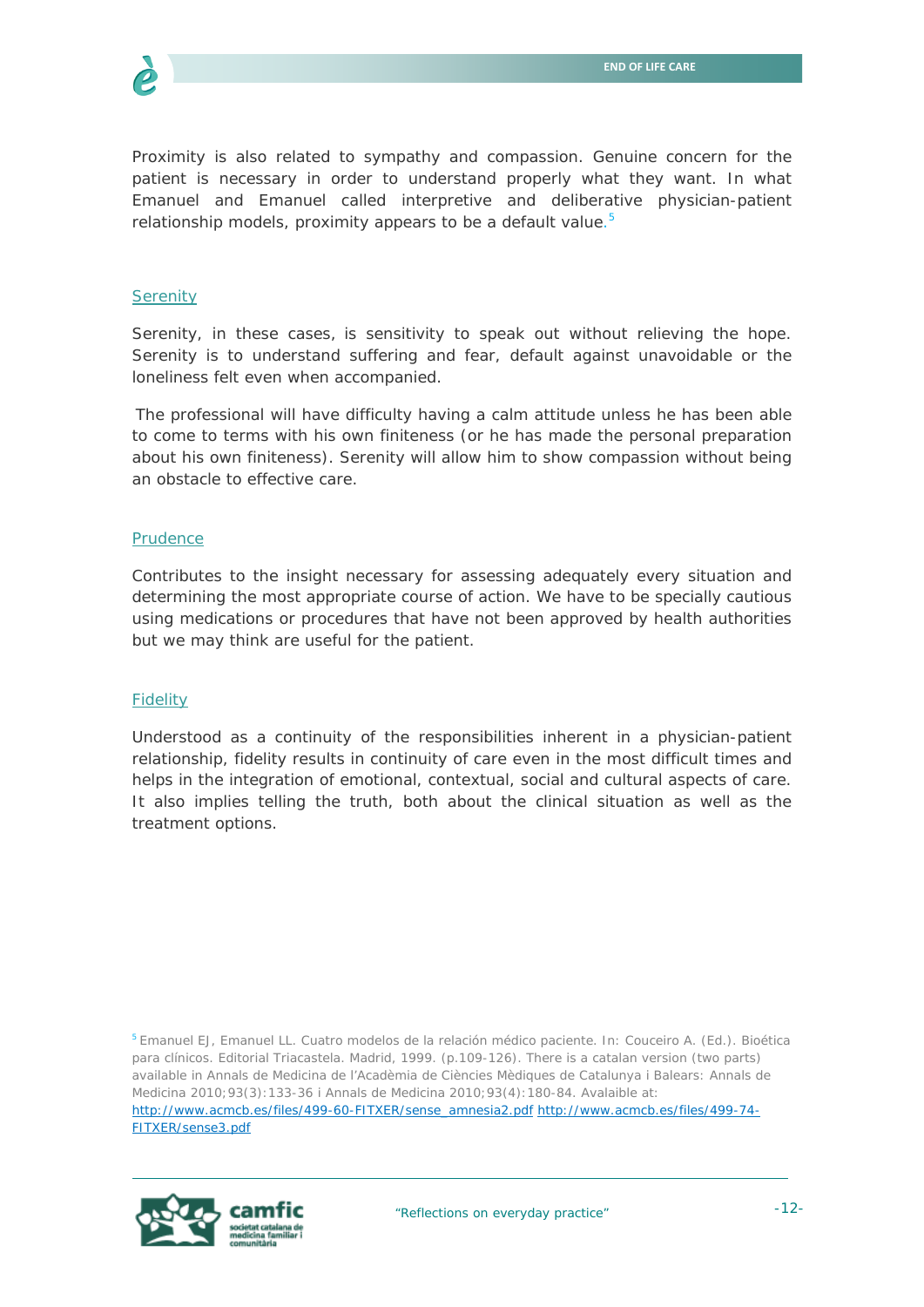. . . . . . . . . . . **.** 

![](_page_12_Picture_1.jpeg)

#### **DAY-TO-DAY MATTERS**

#### Relationship with the patient at the end of life

As always, we need to focus on patients at the end of life by keeping in mind their extreme fragility and enormous dependency that may have at the end of life. This places them in a situation of imbalance with social relationships as well as their relation with health care professionals. However, person's values and dignity do not change.

The patient, who is the owner of information, will always have the leading role. The patient chooses the information needed, he takes his own decisions and which ones he wishes to delegate. The doctor should discover and not presume patient's needs and wishes.

The physician is also responsible for the people looking after the patient (often family members). They need our help too. Their cooperation is essential. Very often we need the help from family members (or others close to the patient) to find out patient's needs and desires, especially when the patient loses the ability to communicate.

#### The right to information

Accompanying the patient at the end of life makes us understand information as a process within the physician-patient relationship. It leads us to promote a dialogue that is not only mindful of words but also of silences. The use of silences in communication is a powerful skill. It allows us to receive valuable information from the patient's worries and concerns.

Deception is not acceptable under any circumstances. It breaks doctor-patient relationship due to distrust. At the end of life we have to face medicine limitations for healing. Relentless proximity of death should be known. Truth acquires a special meaning. We should always keep in mind that our communication is not only words, non verbal communication plays an important role as well. Through non verbal communication we are able to tell patients the truth but also the lie.

Veracity, even when it comes to the prognosis, is a part of fidelity.<sup>6</sup> To tell the truth, however, does not imply having to abandon: perhaps we have no cure, but we can alleviate, give support. Telling patients the objective truth about irreversible situations must always be accompanied by a commitment not to abandon them.

 $6$  "giving you clear and sincere information about your health problems, possible options, the risks, benefits and my advice, attending to your needs and beliefs." (My commitment as the family doctor, CAMFiC: http://compromis.camfic.cat/Carta\_eng.aspx)

![](_page_12_Picture_12.jpeg)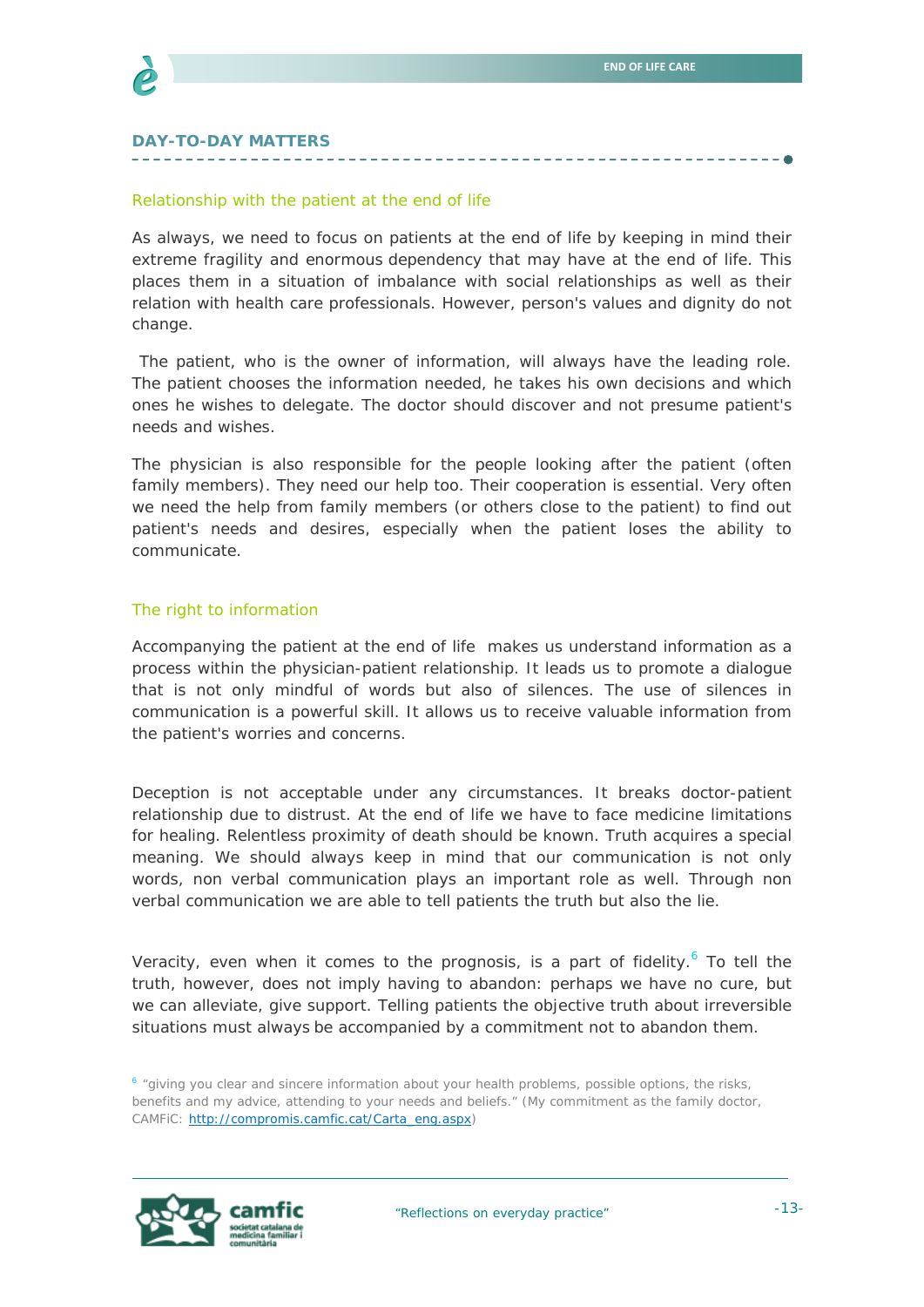![](_page_13_Picture_1.jpeg)

Not to lie does not mean to cause hope to be given up (that would be maleficent): For example, there is no need to give an exact date or way to die (we do not exactly know it!), we must live the present (what do you need now?), continue supporting patient's journey. Medicine does not always cure: we haven't beaten death! Yet, healing is not the only (or perhaps even the primary) purpose of medicine. Good professionals not only try to heal, they also soothe and offer support.

Patients have a right to know and also to not know, to choose what they want to know or not. Many of the signs from patients are not explicit (patients often do not tell us clearly what they want to talk about). However, if we pay attention, a roadmap of the information that needs to be given will take shape. We will remain faithful to the truth and loyal to the patient even though not everything that could be said will be said, not even the information that, as professionals, we sometimes think would be beneficial for the patient.

It is useful to make notes of anything outstanding in the medical records.

To summarize, the patient has a right to know the truth, but he is not required to be informed of the whole truth!

#### The conspiracy of silence

In our cultural milieu, family frequently wants to protect the patient by hiding diagnoses with a poor prognosis. The whole family "conspires" to prevent the patient from finding out the truth, to avoid the infliction of excessive suffering on the patient.

When dealing with a relative who asks us to conceal the truth from a patient, our attitude should not be one of rejection but rather of empathy and understanding, although that does not imply that we are in agreement. We need to help the family understand the disadvantages of keeping the patient in the dark: they will feel isolated (they often know or suspect the truth already), they will not be able to take care of outstanding matters, they will be unable to say goodbye, they will not be able to decide about their care, etc. We will try to convince the family to provide the patient with the needed information. Ultimately, our first loyalty is to the patient and if needed, we will have to express to the family we can not deny the patient an information that belongs.

![](_page_13_Picture_9.jpeg)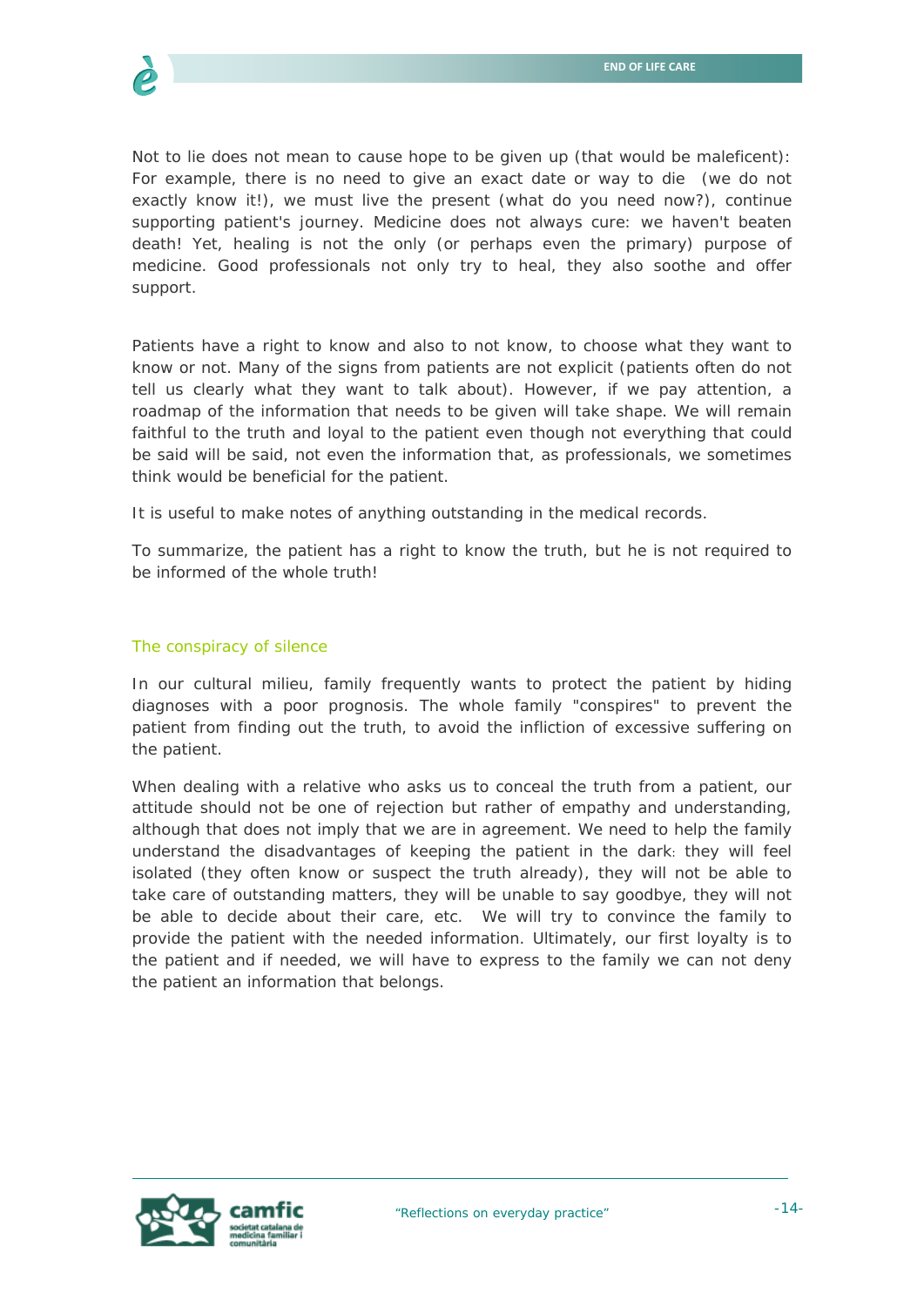![](_page_14_Picture_1.jpeg)

#### Respecting the wishes of patients

Respect for the patient's will is a fundamental element of their autonomy. When it is foreseeable that the development of the disease will limit their ability to make decisions, it would be wise to know in advance about their wishes and instructions. Medical records are a good document source, where we should document patients' decisions during their disease.

Current law allows us to prepare a document that will reflect patients' preferences at the end of their lives. The advanced document is a legally recognized format to express these preferences, but it is not a legal requirement and it is not even needed to provide assistance consistent with patient values. Over time, communication with the patient will provide us with the most current information we need concerning his wishes. As with information, respecting the will of the patient becomes a dynamic, changing process. In the communication process, the family can help the professionals to know the patient's wishes, especially when they lose their capacity to do so themselves.

The primary purpose of an advanced document is to ensure that treatment adapts to the conditions the patients desire when they are being treated in a place where their values, expectations and beliefs are not well known.

After having received adequate information, the patient is entitled to decide that he wishes not to apply (or to discontinue the application of) pharmacological measures or other sorts of treatment. As in any situation throughout life, we must respect their decisions as long as they have capacity. The advanced document, the documentation on their medical records, knowledge of the patient's values and directions from the people who are close to them will help us to know what the patient's desires are when he loses his capacity to decide for himself. In this type of situation it will always be important that each one asks himself (professionals and family): what would the patient have wished for in this situation...?

#### Confidentiality after death

The duty of confidentiality towards the patient does not come to an end when the patient dies. Respecting patient privacy, we must preserve confidentiality even after the patient's death.<sup>7</sup>

Current law is somewhat contradictory, allowing access to patient's medical records to family and people close to the patient.

 $<sup>7</sup>$  See the document "Confidencialitat, el dret a la intimitat" CAMFiC Ethics Group:</sup> http://www.camfic.cat/CAMFiC/Seccions/GrupsTreball/Docs/etica/confidencialitat\_cat.pdf

![](_page_14_Picture_11.jpeg)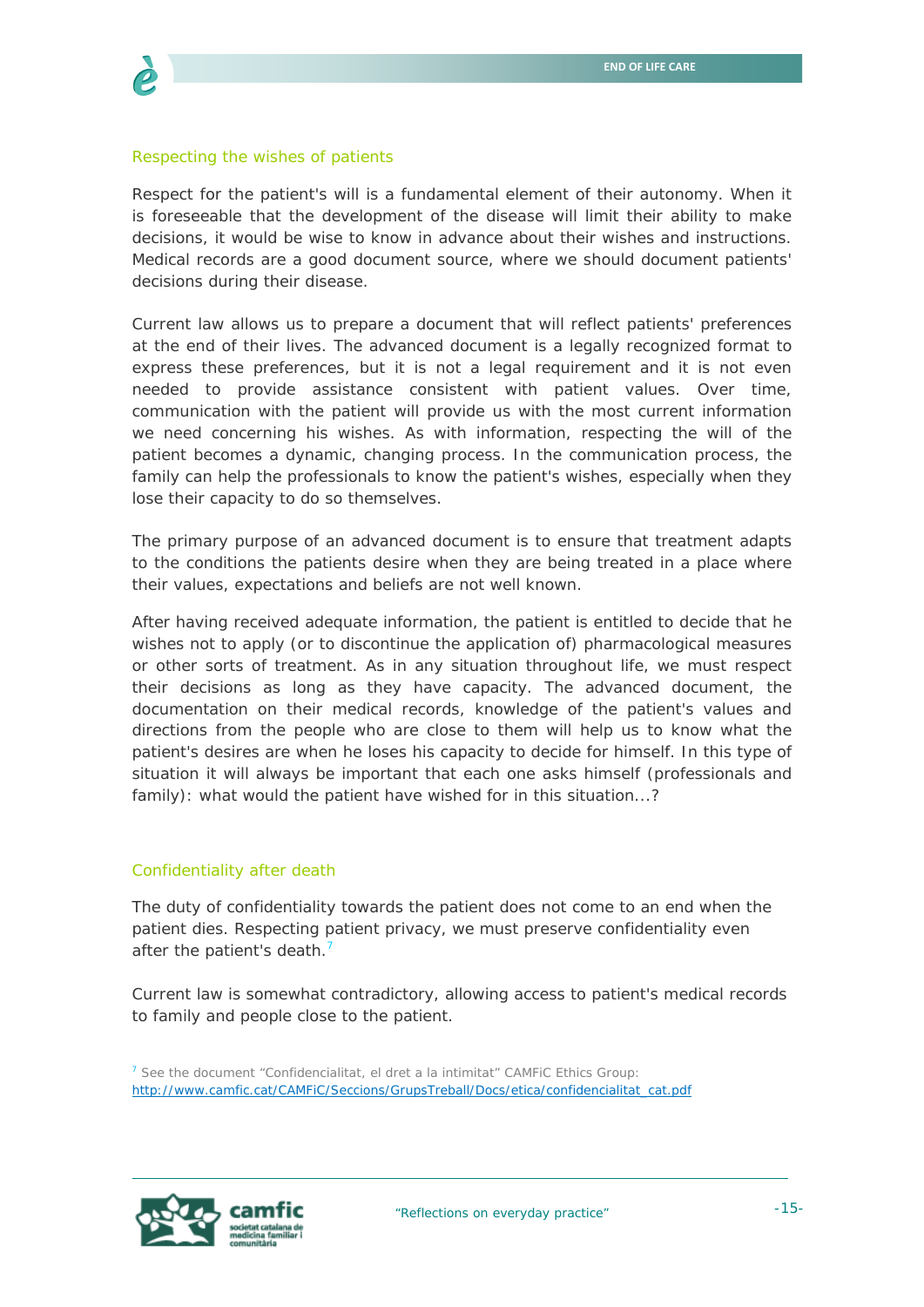![](_page_15_Picture_1.jpeg)

Loyalty commitment forces us, beyond the law, to protect patient's privacy in any event, just as we have done in life even in front of his family. One question to consider before giving out any information can be of great help: what information (and to whom) would the patient have granted permission for to be given or explained? The final sentence of Article 18.4 of Law 41/2002 (see section regarding legal framework) can support our decisions in benefit of the patient, "No information shall be provided that affects the privacy of the deceased or the subjective impressions by health care professionals, nor any that would adversely affect third parties."

#### **Obstinacy**

Obstinacy, a term often used to mean therapeutic obstinacy, consists in the use of diagnostic or therapeutic measures that either produce no benefit or produce benefits that are so limited that they may be considered futile. In fact, it can happen during aging, long before the approach of death.

It is often influenced by difficulty in accepting the process of dying, the "healing" environment, the lack of knowledge, the patient's and family's demands or even the need of using new technologies.

Among all the consequences, we would like to highlight the frustration caused to professionals and patients, the inefficiency due to the misuse of resources and, above all, the probable harm to the patient (i.e. side effects).

Therapeutic obstinacy has a connotation that is clearly related to technology and the hospital setting. The last stages in life in this environment are often accompanied by a significant use of human, technological and pharmacological resources. Often this tendency to "do" instead of to "attend to" spreads to the performance of Primary Care; in this case futility translates to inadequate use of hospital services, particularly emergency department. Useless drug therapies are also continued (e.g. hypolipidemic drugs). Other good examples of therapeutic obstinacy at the patient's home are etiological treatment for sudden infections or even the use of unnecessary palliative measures (such as the use of morphine in situations of well-controlled pain without dyspnea, sedating patients who have neither asked for it nor require it, etc.).

There are two types of therapeutic obstinacy. On the one hand, scientific futility can either be caused by a clinical situations not properly identified or by incorrect use of a medical procedure. On the other hand, an emotional futility induced by our own resistance to accept failure.

![](_page_15_Picture_9.jpeg)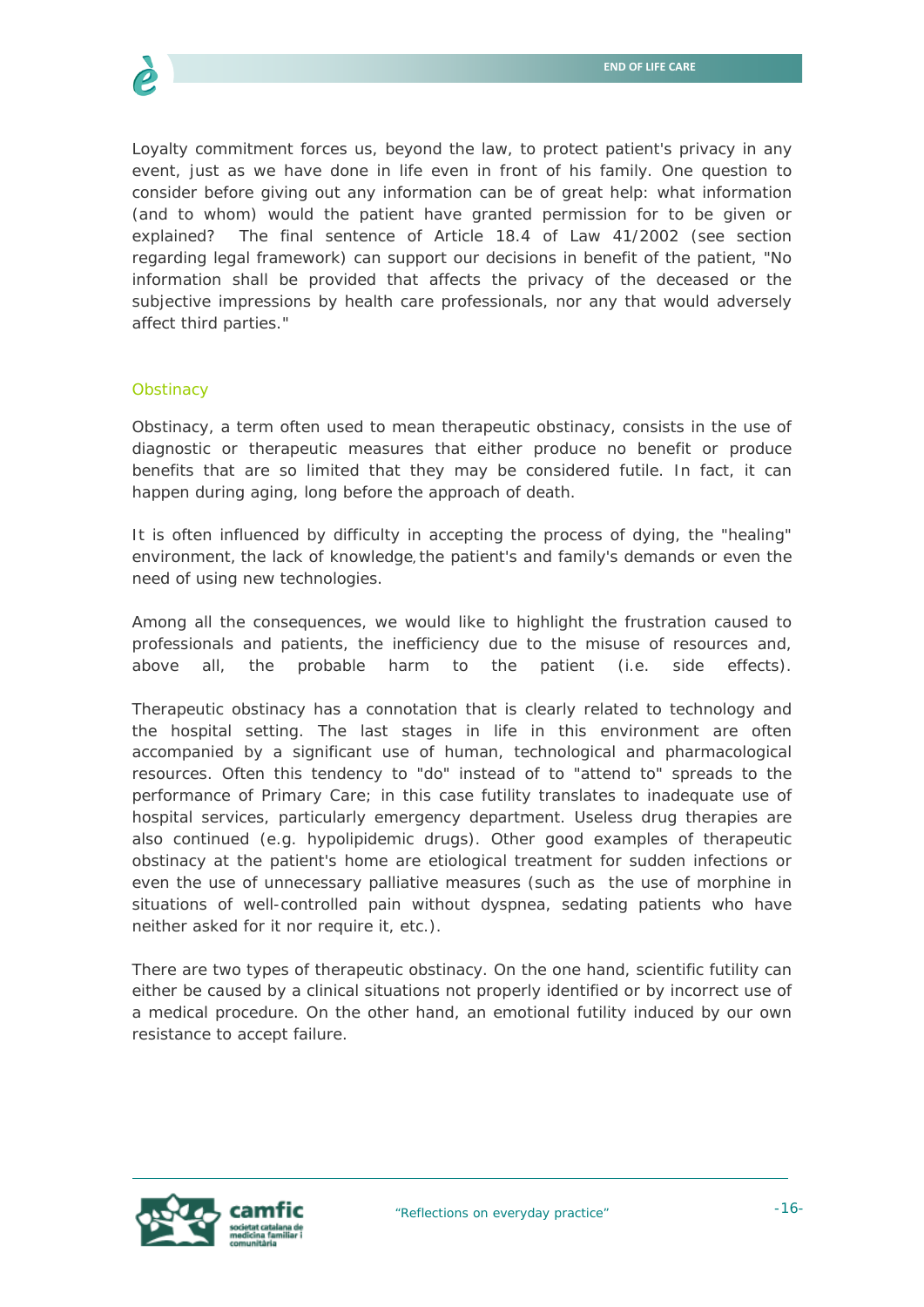![](_page_16_Picture_1.jpeg)

When the perspective of traditional success through medical technology is lost and the patient's will is to refuse futile medicalization, the role of primary care is renewed. The biographical knowledge we have about the patient in Primary Care provides a more respectful care to the patient's wishes than traditional medicine does. A family physician's commitment must be to transform excess medicalization at the end of life into care based on providing the most technically and humanly supportive assistance and companionship.

The first difficulty we face is to establish a prognosis. In addition neither do we have any reliable tools to measure the suffering of these patients. Consequently this makes it difficult to decide the best action to proceed. Few studies have evaluated short-term survival. Results suggest that severe functional impairment, difficulty in swallowing and speech impairment are generally associated with short life expectancy.

Health problems that arise in the more advanced stages of aging force us to face the technical suitability (and the ethical issue) of whether to do something about them or not. The patient's will (reported verbally or expressed through an advanced document or the opinion of those who are closest to them) will be key to guiding how we proceed. It will be very important to consider the degree of support from the family and, in particular, the burden that might be imposed on the primary caregiver. Also to be taken into account is our technical and organizational capacity to tackle the problem at home.

Frequently, the problems we face deal with nutrition and treatment of infections. In both cases the first level of decision must be whether there is a need to have the patient hospitalized. Hospitalisation must be a priority if it guarantees the complication will revert and the patient will benefit from it. However, we should advocate against hospitalization if there is no clear benefit for the patient and if the transfer and stay in an unfriendly environment will cause problems (to patient and family). Our personal interest ("I'll have less work and responsibility") should never guide this decision.

As the end of life approaches, nutrition ceases to be a priority whereas making the patient comfortable is more important (i.e. managing hydration to relieve dry mouth, the taste for pleasant-tasting foods, etc). In this sense, use of nasogastric or intravenous nutrition is highly controversial. Studies on the long-term use of a nasogastric tube indicate that it does not substantially improve either nutritional status or survival, nor does it prevent aspiration pneumonia; yet it causes an increase in inconvenience and deprives patients of taste.<sup>8</sup>

8 Finucane TE, Christmas C, Travis K. Tube Feeding in Patients With Advanced Dementia: A Review of the Evidence. JAMA 1999;282(14):1365-70

![](_page_16_Picture_8.jpeg)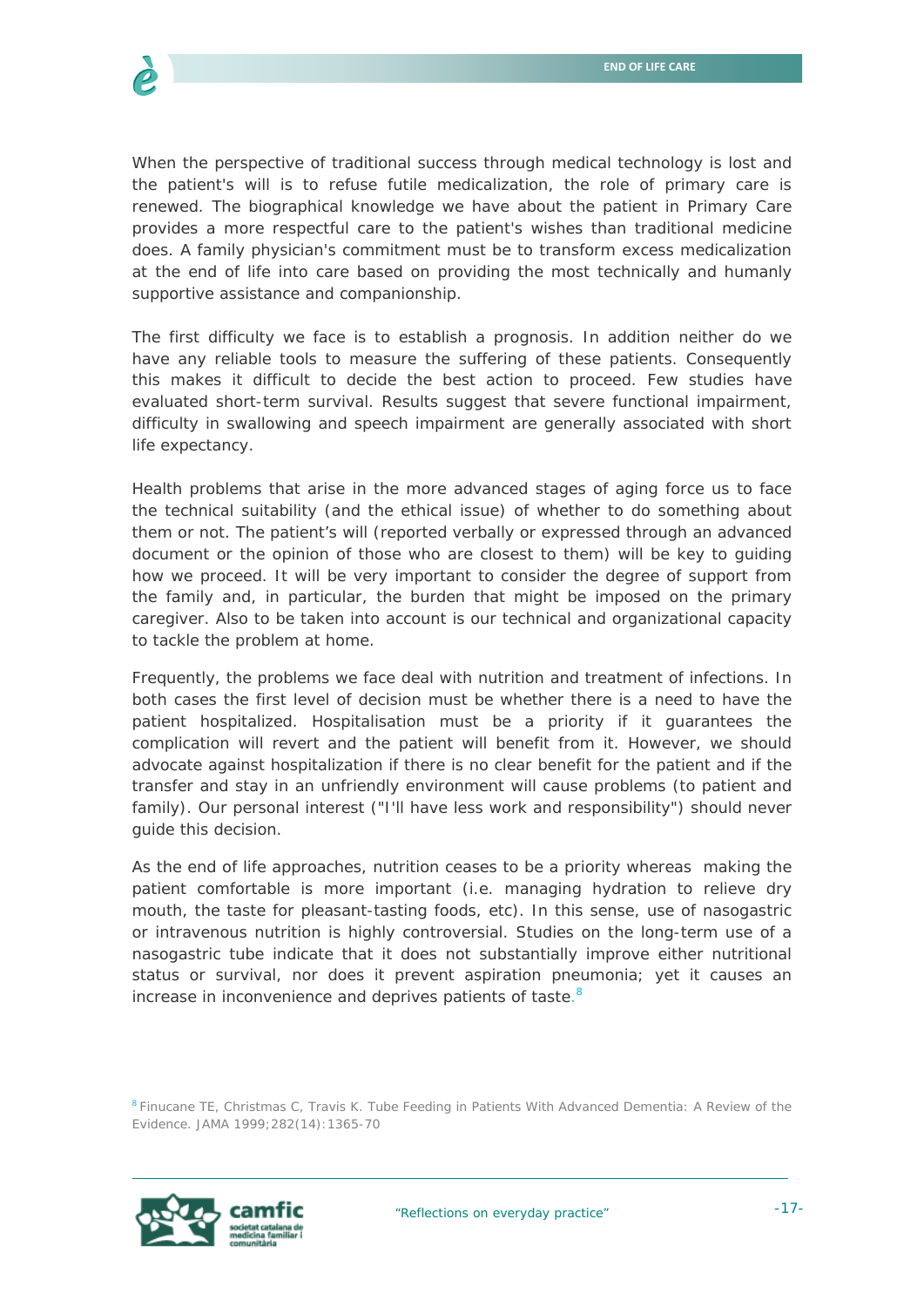![](_page_17_Picture_1.jpeg)

When it comes to treating an infection, it is necessary to ask oneself whether etiological treatment is right, whether the patient's condition will improve or whether it will at least make them more comfortable or if, to the contrary, any benefit will be futile or side effects may prove harmful and cause further deterioration of quality of life of the patient. In any case, notice that discomfort treatments associated with infections (e.g. fever) should never be withheld.

#### Research on the terminally ill

True, in current practice, research on the terminally ill takes place almost exclusively within hospitals, but we can contribute by discussing and clarifying with patients the reasons they may have for participating in research and the extent of their desire to participate: to prevent them from harming themselves and also to help them in making their decision more independently. For these reasons we must be especially careful with the feelings of gratitude and debt that patients hold towards the hospital and personnel. We must also be wary of the use of informed consent as a formula to allow research to proceed, irrational hopes of recovery and the heroic aura of so-called "experimental" treatments.

#### Palliative sedation

Sedation is a medical act: there are certain protocols and guidelines to be followed. Neither every patient requires sedation nor is medical treatment at the end of life the same for everyone. Each situation must be properly assessed and handled accordingly. As in any medical act, the will of the patient must be respected.

Regarding sedation at the time of death, the General Council of Medical Associations has stated that sedation, in itself, is just another therapy resource and therefore ethically neutral. What makes it acceptable or reprehensible is the result that is being sought and the circumstances in which it is applied. For example, it may not be used to reduce the burden of caring for the patient.

The boundary between sedation at the moment of death and euthanasia lies in the primary intention. The aim of sedation is to help the patient achieve a level of consciousness in which he or she does not suffer, either physically or emotionally, using the lowest possible dose of drugs, although indirectly it may shorten his life. Euthanasia seeks deliberately immediate death upon request by a competent patient (a basic requirement in the concept of euthanasia).

Good practice of sedation at the moment of death implies necessarily knowledge of the indications: refractory suffering in the time near death caused by, for example, delirium, dyspnea, pain, anxiety, panic, massive bleeding.

![](_page_17_Picture_10.jpeg)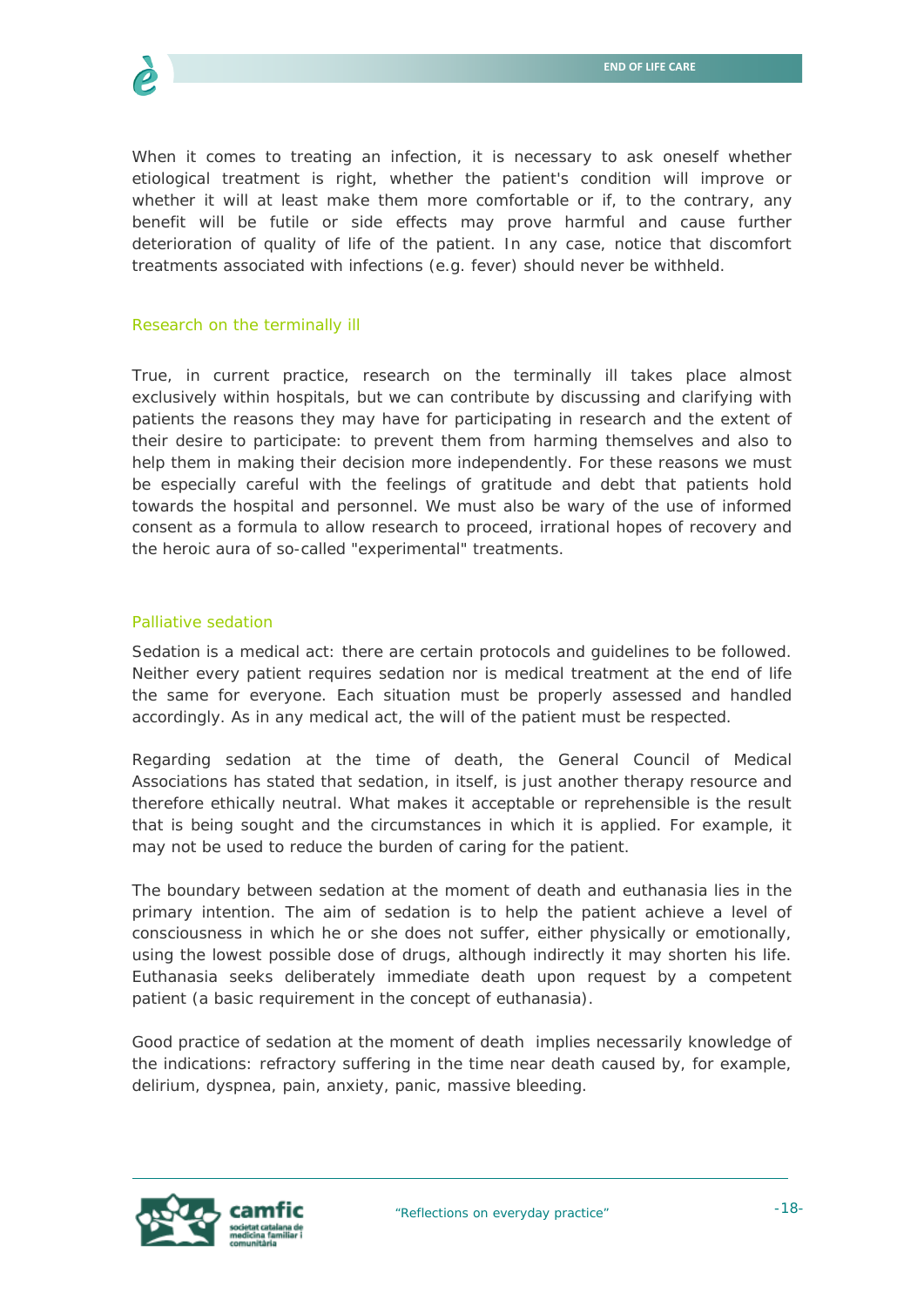![](_page_18_Picture_1.jpeg)

It is also necessary to have knowledge of the techniques: types and doses of drugs to be used. It is important that medical records include details regarding the drugs used, dosage adjustments, clinical course and treatment administered.

When its use is indicated, not to use sedation would be as ethically reprehensible (maleficent) as to not adequately anesthetize or sedate a patient who must undergo surgery.

#### The place of death and comprehensive care

The best place to die is the one chosen by the patients themselves or, in cases where they cannot, by the person that best knows their wishes (it can be the representative appointed in the advanced directive).

To assist patients in choosing freely we have to use the opportunities that present themselves in the course of their lifetimes to talk to them, to have them reflect upon what they want, to let them know what care options are available, in order to avoid their having to make decisions hastily and conditioned by anxiety. The serenity with which we approach the proximity of death and the confidence with which we offer them the possibility of choosing whether or not to remain at home, will make it easier for the patients thus informed to choose freely.

Should the patient decide to die at home, it is the GP's duty to ensure this happens in the best possible way, and to make use of available resources when necessary. For many patients and their families, dying at home can be an important way of sharing what is left of their lives in a familiar environment. The GP, who knows the patient and his family, can add a dollop of humanity and common sense to the care. On the other hand, the experience of supporting people and families facing their last days is, both personally and professionally, enriching: it prepares us to offer support to other people and even to come to terms with our own death. The technical and organizational preparations (and the special importance of out of hours services) to make home care possible is a responsibility that must be accepted, without forgetting to claim that the health authorities provide the improvements that are needed to make it feasible. Care at the end of life is one of the basic skills for a GP. It needs to be accepted as natural. Palliative care units and HCST (Home Care Support Team) services can provide us with support in situations that, due to their complexity, exceed our competence. Asking for their help when needed is an ethical obligation as in any other clinical situation. Frequently, all we need is occasional help; in other occasions we may need to share responsibility for the care.

![](_page_18_Picture_8.jpeg)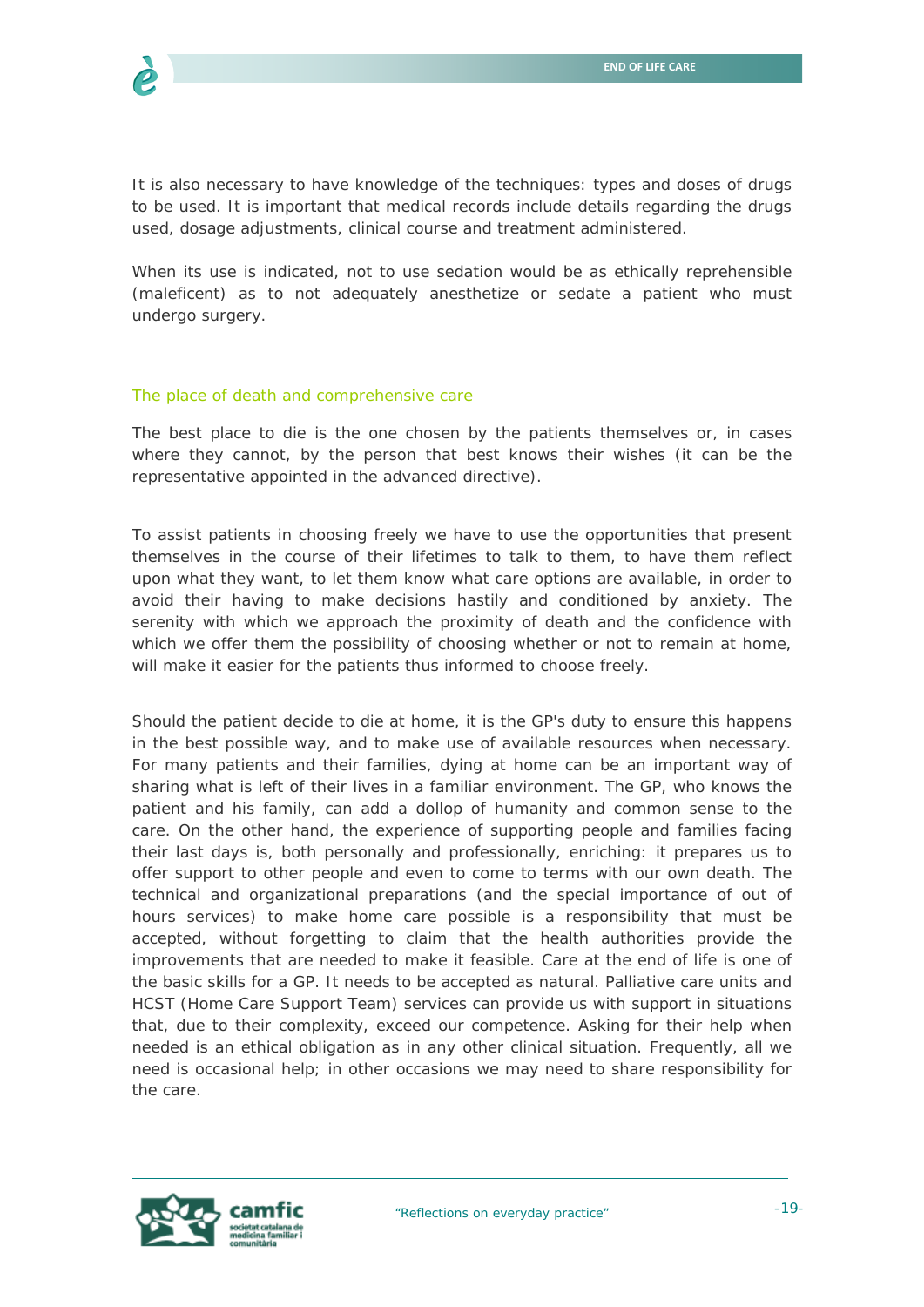![](_page_19_Picture_1.jpeg)

In some cases another place may be best for caring for a patient at the end of life, whether it is due to a patient's choice, for technical reasons (rarely), on account of the family environment or because the home's physical features do not allow it. We must remember that in every case we are under the obligation to make it as easy as possible to transfer the medical records to whoever will take over the care and ensure support for the family. To the fullest extent possible, it is our duty to ensure that no one dies unattended in a corridor.

We must also bear in mind that the decision to remain at home may be revoked at any time by the patient or because of the family situation. We need to pay attention to any possible changes.

#### The responsible use of drugs

Our responsibility in the use of drugs in therapy in frail people, who are often elderly and have multiple conditions, is even greater. Knowledge of mechanisms of action, metabolism and interactions will be highly relevant.

We will have to prioritize essential drugs and stop those that no longer make sense to continue. We must avoid medications whose effectiveness has been poorly proven and the use of multiple drugs, which would increase the likelihood of maleficent adverse events and interactions.

It will also be important to ensure that the patient and/or family understand the treatment regime, especially in a situation of distress. It will be necessary to take into account cultural and educational barriers, especially functional illiteracy.

#### Treatment of cultural differences

To accompany people of different social, cultural or ideological backgrounds at the end of their lives creates an additional challenge for the physician. There are no perfect strategies.

Annex II provides a brief summary to different understandings of death in the different major religions such as Hinduism, Buddhism, Islam, Judaism and Christianity. However it must be noted that there can be a large gap between this theoretical approach (based on the official theoretical teachings of each religion) and daily practice or specific cases.

![](_page_19_Picture_11.jpeg)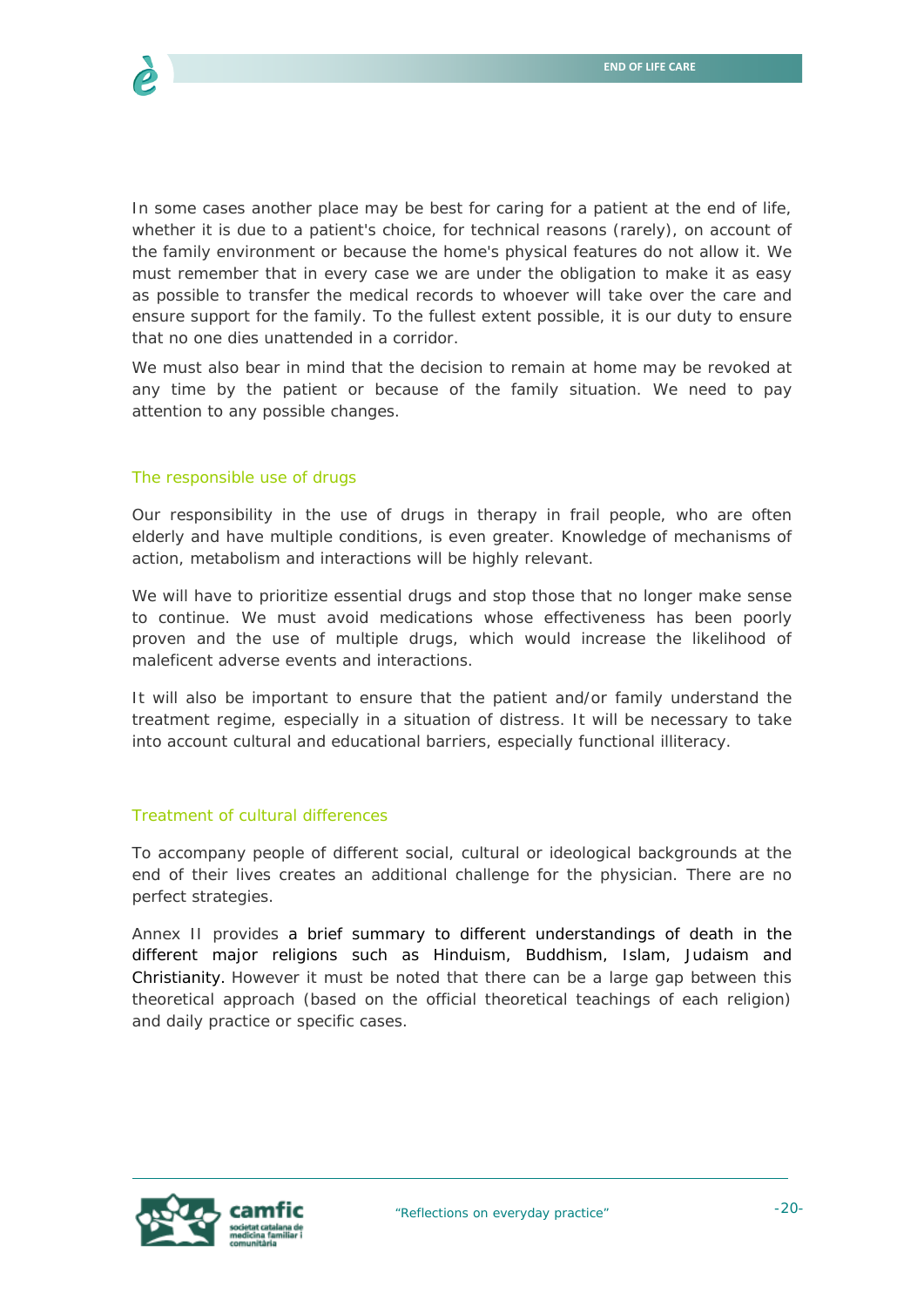![](_page_20_Picture_1.jpeg)

#### Refusal of treatment

When patients are competent, after sharing all the relevant information, we must heed their decision before initiating any treatment. When patients are not competent to make decisions, we must heed the opinion of their family or next of kin, and ask them to help us make a decision while bearing in mind what the patient would have wished. The advanced directives can be a useful tool when the patients lose their competence.

Patients have the right to refuse treatment, especially if it may be disproportionate or violates their beliefs. The assessment of a patient's capacity includes assessing consistency in his decisions and its stability over time. However, it is possible to change one's mind and is even to be expected, which makes reassessment necessary.

In the assessment of the proportionality of a given treatment, the following must be taken into account: patient's specific context, nature of the treatment refused, inconvencience that may result, side effects and potential benefits.

To assess the proportionality of a treatment plan (as well as that of a diagnostic test) requires that the professional undergo continuous technical training, have the ability to recognize (and evaluate) both ethical conflicts as well as conflicts between our own values and those of the patient; if the latter should be an obstacle to good care, in all honesty it would be necessary to tell the patient so and offer to refer him to another professional.

A realistic attitude is to accept death and an unavoidable part of life. Therefore we should refrain from applying measures to extend life when the final moment is inevitable. This attitude accepts human finitude. By accepting this reality we can focus on alleviating the patient's suffering and that of the people around them in the best and most reasonable manner.

#### The death certificate

The death certificate certifies that a person has died in order to register this fact at the Civil Registry. The law states that the physician who treated the deceased during his final illness must send a properly filled out death certificate to the Civil Registry with all the required data: identification, probable cause of death, date, place and approximate time in which it occurred. Deaths that are suspected to be caused by a violent or external cause (e.g., intoxication) are excluded; in these cases the intervention of a medical examiner is required. It is unreasonable to refuse to certify a death just because we do not know the exact cause of death.

![](_page_20_Picture_10.jpeg)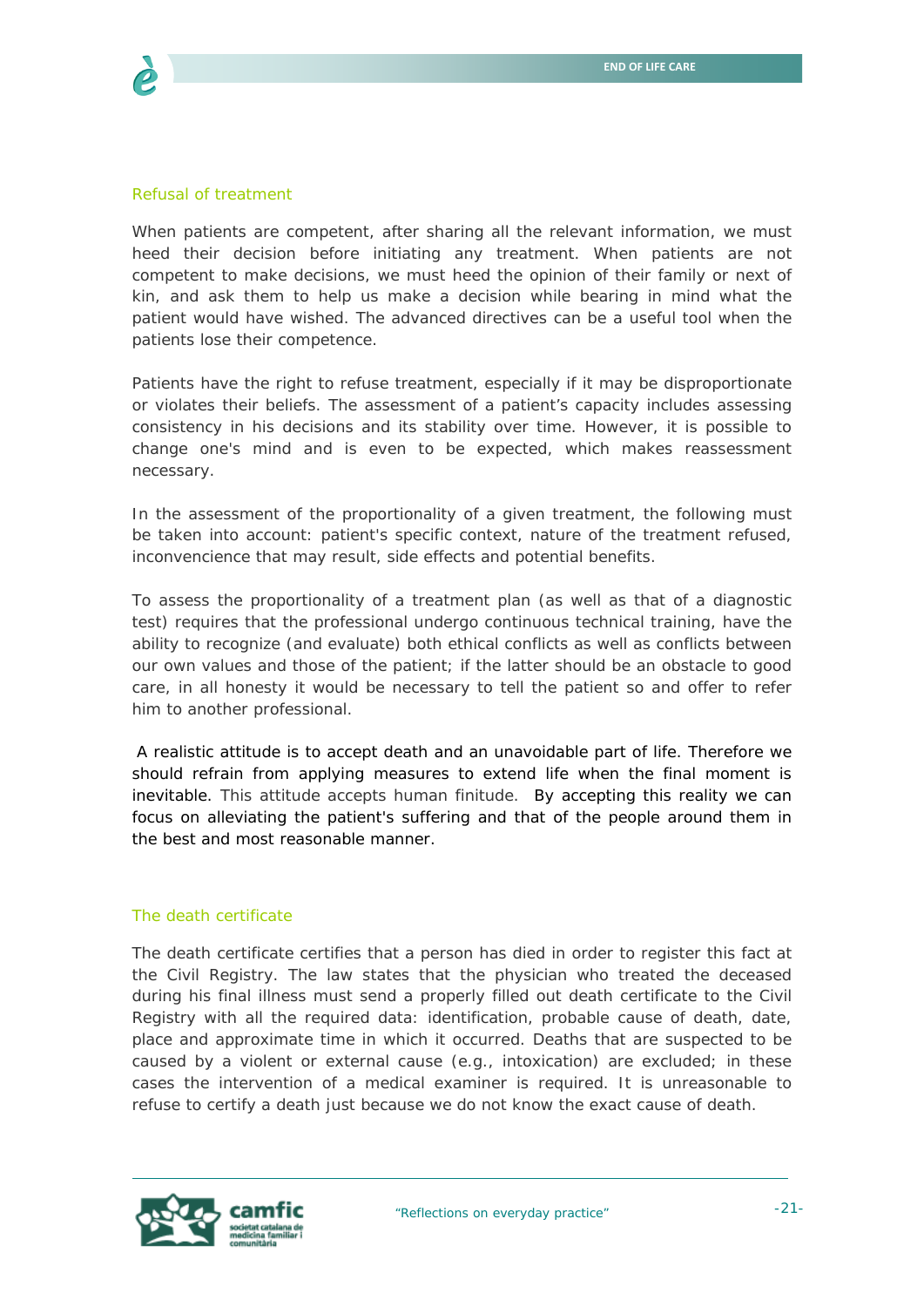![](_page_21_Picture_1.jpeg)

Refusing to certify death is maleficent because it increases the family's grief and unnecessarily adds to the number of medico-legal autopsies. We are only required to certify the most probable cause of death and our suspicions that the death is not violence related. This allows any GP, even if not the patient's regular doctor, to certify the death, especially if there is access to the patient's medical records (it will be good practice that the attending GP records enough data to allow fellow doctors to make a reasonable guess as to the cause of death).

We may certify the death of a displaced person or that our own relatives (including those in the first degree).

If certification is not possible (suspicion of crime, violent death) it will be necessary to report the situation to the police court (this can be done by telephone), which will then take care of the situation. We will act in the same way should the death occur while the person is in police custody.

It is not essential to have the death certificate in order to move a dead body from home to the funeral home. For this purpose, a simple certification of death due to natural causes is sufficient. The official certificate will be required prior to burial or cremation.

It is our responsibility to facilitate the certification with maximum speed and with minimum problems for the family to avoid increasing their grief at an especially difficult time. The organization of the Primary Care Unit Team (PCT) and out of hours care team will be key. The time when certification is performed may also be a good time to assess the family's situation and to provide them with support.

![](_page_21_Picture_7.jpeg)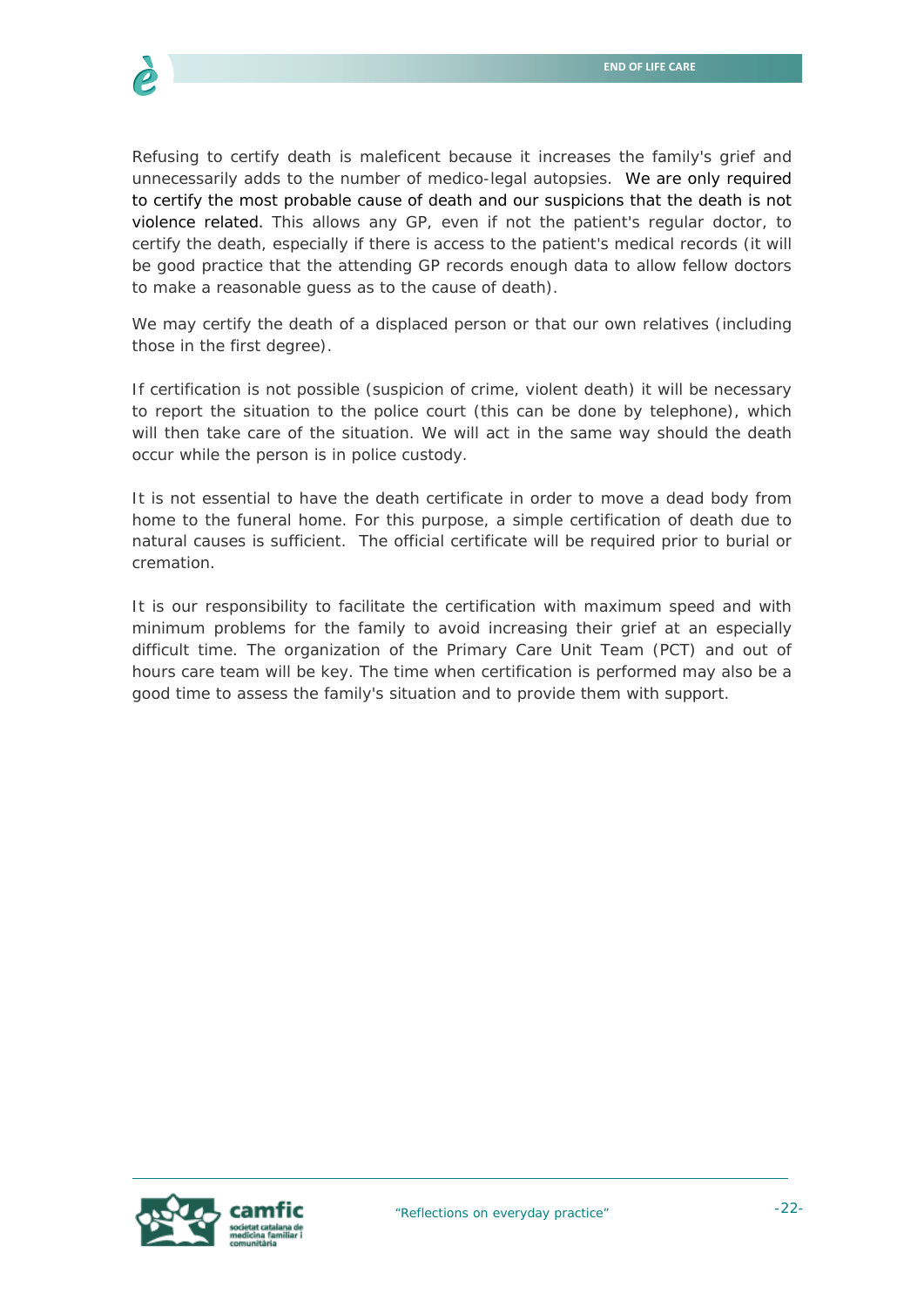![](_page_22_Picture_1.jpeg)

#### **KEY POINTS**

- 1. The professional's awareness and acceptance of his own finitude is key for providing high-quality care.
- 2. Our duty to our patients lasts for their entire lives up until the time of death and even afterwards.
- 3. Cooperation with other healthcare providers (e.g. home care support team, oncologists, palliative care clinicians, and so on) does not relieve us of our duty.
- 4. Patient's right to decide must be respected at all times. It is essential to know their wishes, whether they have filled out an advanced directives form or not. You need to start a dialogue with them so that you know what they would want in any given situation.
- 5. If we do not know what the patient's wishes are, it will be necessary to elicit them from the persons who know them best (usually family members).
- 6. The end of life should not come as a surprise: in general, a physician-patient relationship is long-lived and often has existed through months of illness. We must find time to address the issue of death and to make it easier for the patient to express his needs, fears and desires.
- 7. It is necessary to respect the various ways (i.e.,cultural, religious) people have of facing death and make it easier for them to express themselves.
- 8. The right to information, which is a process, belongs to the patients. They have the right to know and also to not know and to decide with whom they wish to share this information.
- 9. The right to confidentiality remains in effect forever: before and after death.
- 10. In these situations the family is a key element in the care of the patient. We also need to care for them and seek their cooperation in fulfilling the patient's wishes.
- 11. We need to actively promote the idea that the patient should spend his last days in the place he prefers. The patient's own home is often his favorite place to be.
- 12.We need to be organized (PCU, continuous care) so that we can continue to care for patients in their own homes.
- 13.Rules should not be rigid in such highly complex and emotional situations: We cannot design protocols for the process of dying (we would require more arts than medical science for that!).
- 14.The aim is to make the patient as comfortable as possible. Obstinacy (or futile treatment) of any kind (e.g. diagnostic, therapeutic or even palliative) is to be avoided, as it is maleficent.
- 15. Palliative sedation can be a useful therapeutic tool, as long as it is needed and if the patient accepts it.
- 16.To withdraw unnecessary treatment or to sedate where needed is not euthanasia, although it may hasten the time of death.
- 17.The GP is usually the best professional to certify the patient's death. We will refuse to certify death only if we suspect death was due to violence.
- 18.After a patient's death we still have work to do: give support to the family. Giving support to the family in the moments right after death is very important. We need to make the necessary formalities easy for them. It helps to explain in advance what will need to be done and how we will proceed.
- 19.We need to be aware of our own feelings and emotions, which are also complex in situations such as these.

![](_page_22_Picture_23.jpeg)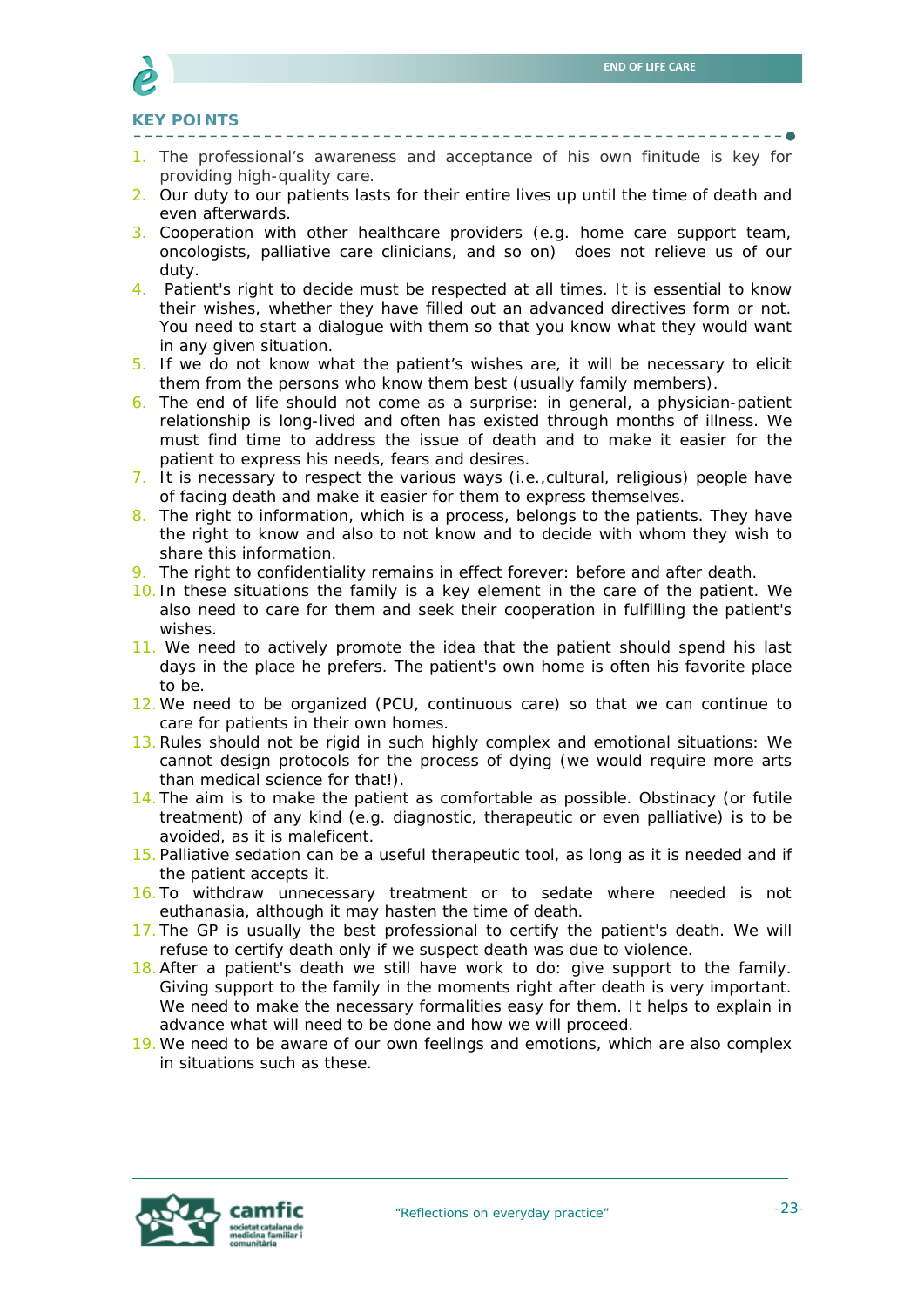![](_page_23_Picture_1.jpeg)

#### **PRACTICAL ADVICE**

- 1. Try to talk with patients before they reach the end of their lives: find out about their preferences, whom they rely on. Make the most of any occasion while they are still healthy.
- 2. Encourage use of the advanced directives form.
- 3. Whenever possible, continue to ask patients about their needs and desires. The situation changes frequently so what it is true today may not be so tomorrow.
- 4. If we cannot ask the patient, we have to be guided by their wishes (whether or not they have been written down) and the opinions of those who know them best.
- 5. Listen, clarify, explain, talk ... Always be attentive and speak the truth. Do not make a quick exit! Devote time to them: sit down!
- 6. Repeat to yourself, my values may be different but the patient's should always prevail.
- 7. Review treatment plans regularly. Reflect on whether that therapy is still helpful. If it is not, withdraw it.
- 8. Make patients and their families feel secure: let them know they will always have access to the best care.
- 9. Try to avoid that a patient is left to die in a hospital corridor.
- 10. Try to be accessible and keep calm in tough moments. Train yourself!
- 11. Determine who are the people closest to the patient and give them support: they are both the patient's and our own best allies.
- 12. Provide the family with useful and practical information in advance concerning the moment of death and the formalities to be followed.
- 13. If you are present at the time of death, do not interfere; allow the dying process to occur. Attend the family.
- 14. Do not hide: the moment of death is of great importance to the family. Give them support.
- 15. Make sure there are death certificate forms available at your institution.
- 16.Certify the death as long as you do not suspect any violence is involved: we do not need to ascertain the cause (we are only asked to determine the most likely cause!).
- 17.As in the other aspects of our profession, it is important to maintain and improve our skills in giving care at the end of life.

![](_page_23_Picture_20.jpeg)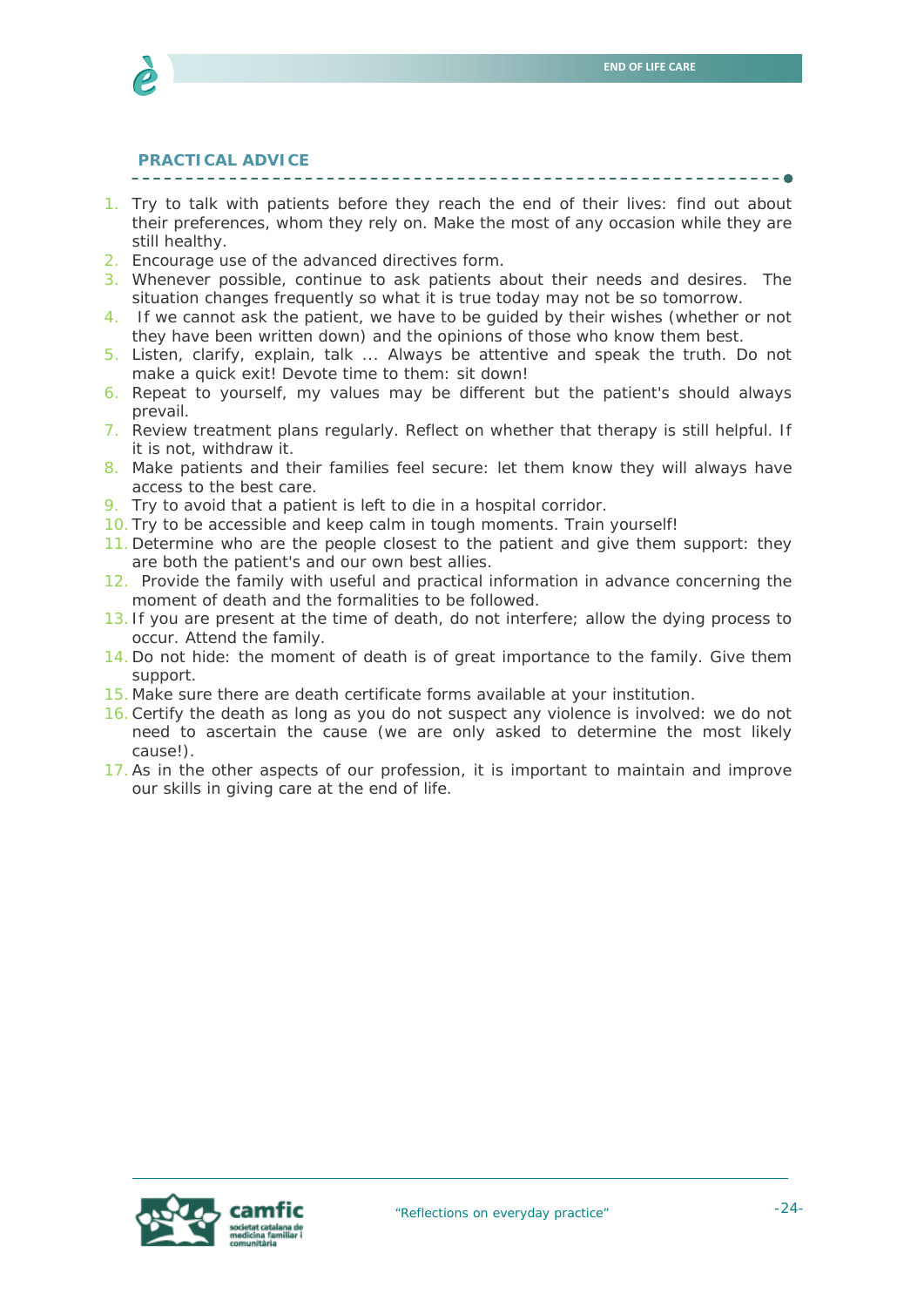![](_page_24_Picture_1.jpeg)

#### Terminal illness:

An advanced disease in a stage of irreversible development and with presence of multiple symptoms. It causes a huge emotional impact, loss of autonomy and little or no ability to respond to specific treatment. Life expectancy is limited to a few months and is associated with increasing frailty.

#### Death agony:

The period just before death occurs and it happens gradually. There is severe physical impairment, extreme weakness, high frequency of impaired consciousness and cognitive impairment, difficulty in connecting with others and in taking food and water. Prognosis of death within hours or days.

#### Palliative sedation:

This involves the deliberate reduction of the patient's consciousness via the administration of drugs that produce deep sedation, for the purpose of relieving intolerable suffering caused by symptoms that are unresponsive to other therapies. It is usually irreversible.

#### Euthanasia:

Any act (deed or omission) that is directly and deliberately aimed at ending the life of a person who has a terminal or advanced illness, at their explicit and repeated request. It is illegal in our country.

#### Assisted suicide:

Behavior or act by which a person brings about his own death with the help of others. The help is understood to be the providing of means for carrying out the action.

#### Therapeutic obstinacy:

The performance of unnecessary diagnostic or therapeutic procedures inflicting unnecessary suffering on the patient. The most common causes are: lack of professional competence and professional interests diverted to purposes other than for the benefit of the patient (scientific, political, economic or social ends) or because of unrealistic family expectations.

![](_page_24_Picture_14.jpeg)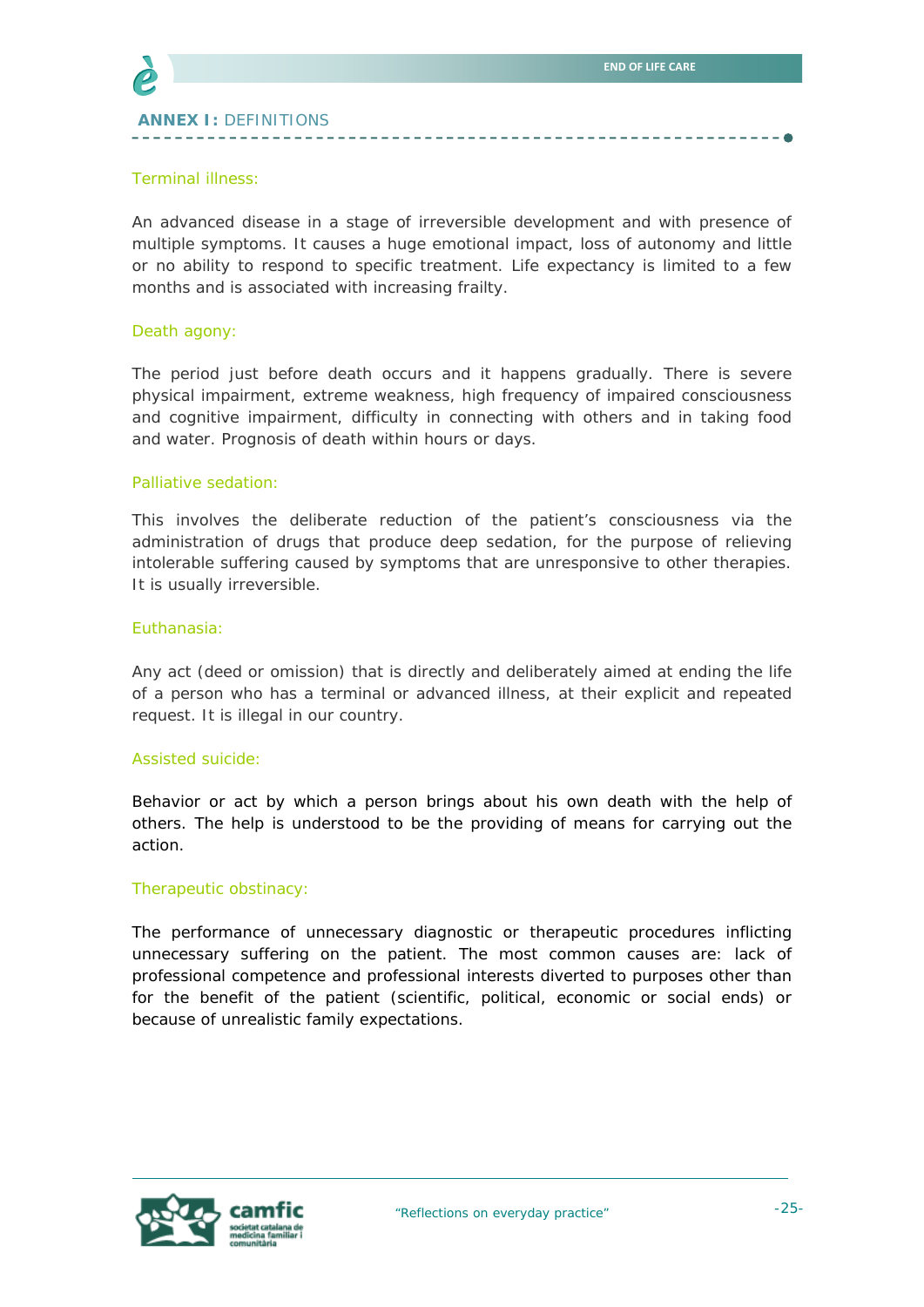![](_page_25_Picture_1.jpeg)

#### Therapeutic futility:

Treatment that is not expected to bring about any significant improvement in either symptoms or prognosis of the disease for which it is given. Such treatments can be expected to cause personal, family, social and economic harm due to the disproportion between benefits and risks. Therefore they are maleficent.

#### Refusal of treatment:

Attitude of some patients with terminal illnesses that have a poor prognosis, who forgo some sort of treatment as they consider it will provide little benefits. Refusal of treatments or measures to extend life without changing the course of the illness but only prolong the agony. Renunciation of treatment may also be understood as the denial of consent to given diagnostic and therapeutic procedures by patients (or whoever represents them). Generally speaking, this occurs when they feel the treatment is disproportionate (for reasons derived from consideration of benefits and inconveniences, or that can be economic or personal).

#### Limitation of treatment:

Actuación médica de limitar, retirar o no iniciar una determinada medida de soporte vital, que sólo pretende retrasar el momento de la muerte.

#### Palliative care:

"The active and comprehensive care of patients whose disease does not respond to curative treatment. The basis for it is the control of pain and other symptoms as well as providing support for psychological, social and spiritual problems. The goal is to achieve the best possible standard of life for patients and their families. Many aspects of palliative care may also be applied to prior stages of the disease in conjunction with specific treatments."9

9 Bouësseau M. La muerte como frontera de sentido: fundamentos para la elaboración de una ética de la medicina paliativa. Ars Médica [electronic journal] 2005. [accessed 08/09/2011]. Available at: http://www.eutanasia.ws/hemeroteca/t386.pdf

![](_page_25_Picture_11.jpeg)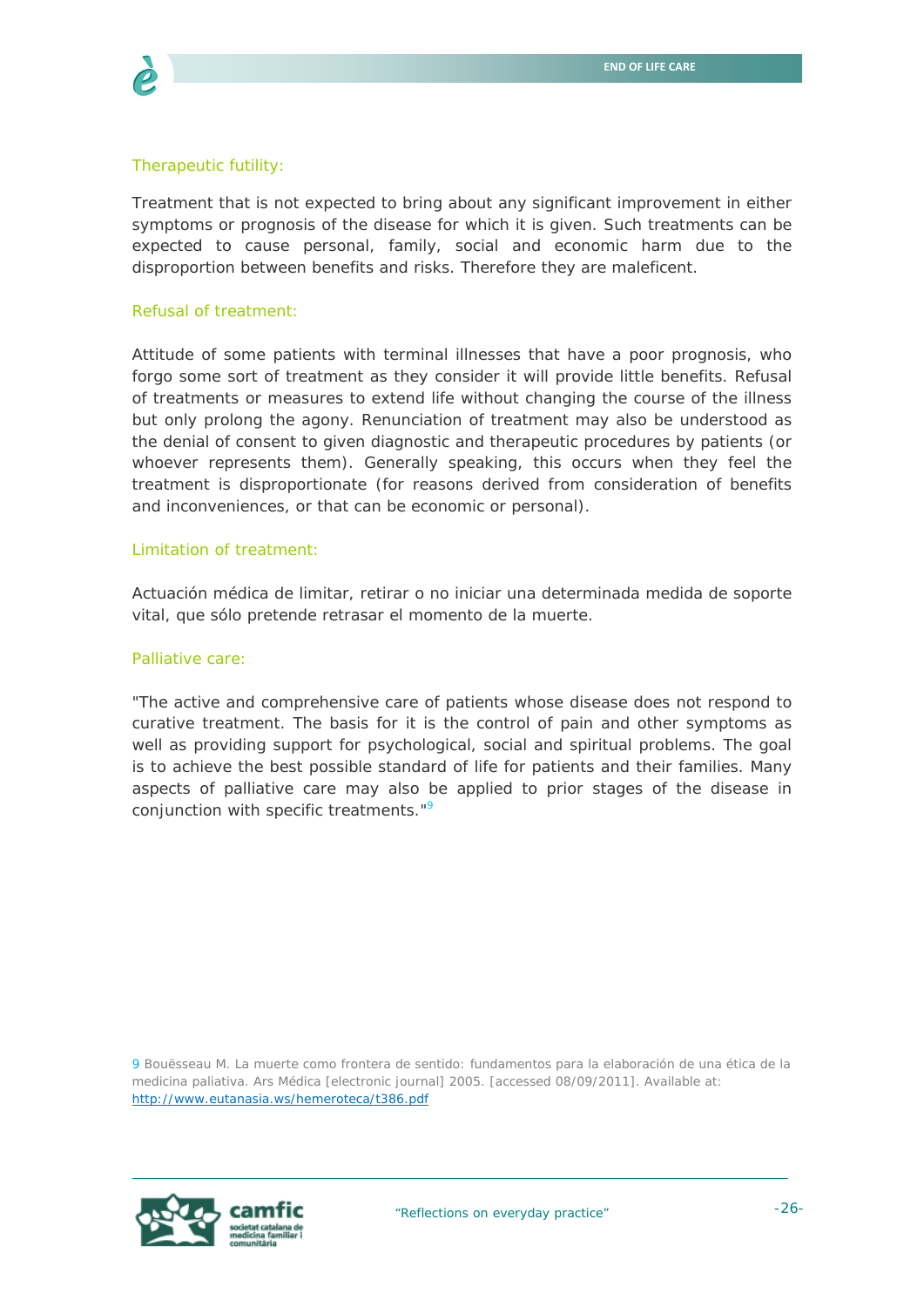### Death with dignity:

A dignified death can mean different things to different people according to their beliefs. It is often thought that dying with dignity is dying without unnecessary physical or mental pain, with knowledge of relevant data concerning one's own clinical situation, with the power to make decisions (or to ensure enforcement of those taken previously), in comfortable surroundings and with the possibility of being provided with spiritual solace if so desired.Instead of dignified death, perhaps we should speak of maintaining a person's dignity in the dying process: to respect their will, their privacy, accompanying them and providing them with quality care.

![](_page_26_Picture_4.jpeg)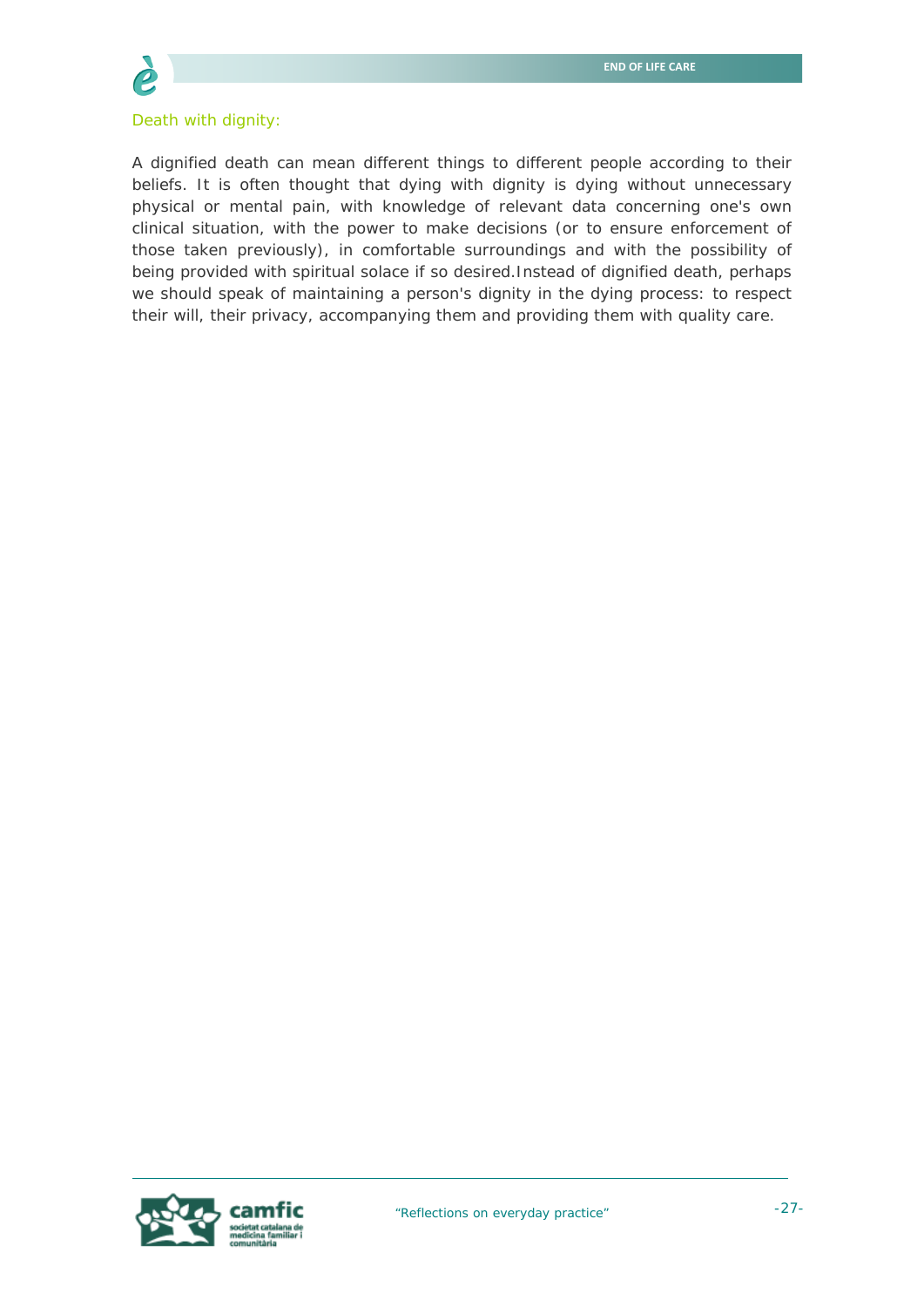## **Terms to avoid:**

We find this whole article<sup>10</sup> to be interesting and the contents of this table particularly so, in keeping with its aim to promote proper use of terms relating to death, in order to avoid dismissive, guilt-inducing or ideologically-charged use of the terms.

Terms to be avoided with regard to the word euthanasia:

| <b>QUALIFIERS OF THE TERM EUTHANASIA</b>                       |                                                                                                                                                                                                                                                                                                                             |
|----------------------------------------------------------------|-----------------------------------------------------------------------------------------------------------------------------------------------------------------------------------------------------------------------------------------------------------------------------------------------------------------------------|
| Active, positive or<br>occision                                | An action to intentionally cause the death of a suffering patient.                                                                                                                                                                                                                                                          |
| Passive, negative<br>or lenitive                               | Termination, withdrawal or omission of medical treatment that simply<br>extends the biological life of a patient who has a terminal or irreversible<br>illness.                                                                                                                                                             |
| <b>Direct</b>                                                  | Actions that cause instant death.                                                                                                                                                                                                                                                                                           |
| Indirect                                                       | Actions in which the causal link between death and the intervention is less<br>obvious, either because the mechanism of action is unclear or because of<br>the temporal distance between the two.                                                                                                                           |
| Voluntary, self-<br>determined or at<br>their own request      | Actions performed upon the explicit request of a competent patient.                                                                                                                                                                                                                                                         |
| <b>NEOLOGISMS</b>                                              |                                                                                                                                                                                                                                                                                                                             |
|                                                                |                                                                                                                                                                                                                                                                                                                             |
| Dysthanasia<br>(obstinacy<br><b>or</b><br>therapeutic cruelty) | Prolonging the life of a patient with a severe and irreversible or terminal<br>illness through medical technology when the benefit of doing so is<br>irrelevant in terms of functional recovery or improvement of quality of life.<br>In this situation the means used are considered extraordinary or<br>disproportionate. |
| Anti-dysthanasia                                               | Ceasing to prolong biological life and allowing the disease to end the<br>patient's life. Equivalent to passive euthanasia.                                                                                                                                                                                                 |
| Orthotanasia                                                   | Good death, in the sense of death at the correct biological time.<br>Etymologically speaking its meaning is the same as that of the word<br>euthanasia, but it has been proposed as an alternative due to the negative<br>connotations of the latter.                                                                       |
| Cacotanasia                                                    | Deliberately hasten death without it being the patient's explicit will.<br>Equivalent to involuntary euthanasia.                                                                                                                                                                                                            |

#### *Adapted from Simón P.*

10 Simón P. et al. Ética y muerte digna: propuesta de consenso sobre un uso correcto de las palabras. Rev Calidad Asistencial. 2008;23(6):271-85

![](_page_27_Picture_7.jpeg)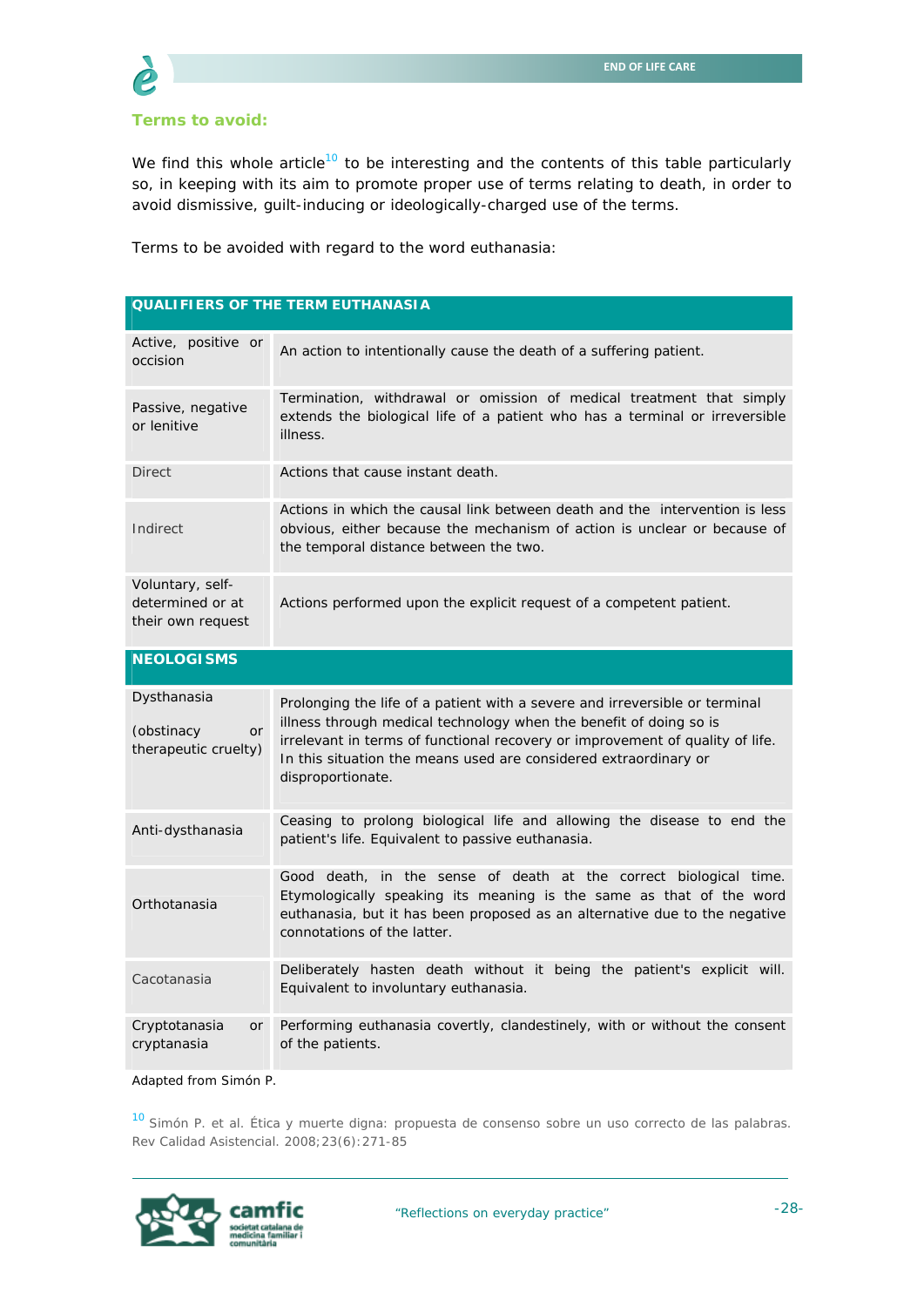![](_page_28_Picture_1.jpeg)

#### **ANNEX II:** How different religions view death

#### Hinduism:

In Hinduism the criteria for evaluation of moral actions concerns intention. When the motives behind an action are guided by complacency, the action lacks moral worth. However, when an action is unselfish and moved by a person's sense of duty, it is morally good, regardless of its consequences.

#### Buddhism:

In Buddhism suffering is considered inseparable from human existence. Release comes when all desire ceases. The desire to continue to live at any price is the result of ignorance. Therapeutic obstinacy is considered immoral. Death is considered a special point in the chain of cosmic continuity and transience of the individual. Death means the end of individual life, not life itself. Respect for all forms of life is a fundamental teaching although individual life is considered to be rather precarious and provisional. To assist someone in the last moments of his or her life is to show solidarity, while accepting the natural evolutionary process.

#### Islam:

Human life is sacred in Islam and must be respected and protected. Any aggression is considered the greatest of crimes. Human life is a treasure entrusted to the person by God. The end of human life is determined by one of the following two circumstances: complete and irreversible cardiac arrest, and medically verified cessation of brain function (total brain death). Limitation of therapeutic effort is acceptable and it is recommended that treatment designed to help alleviate suffering be provided. After death the body preserves the sanctity attached to it: believers must watch over it and tend to it with the required solemnity.

#### Judaism:

The creator not only gives life to man; He also illuminates his daily acts with the moral imperatives contained in the Revelation at Mount Sinai. Existence is a fundamental principle, despite being a passage that precedes eternal life. The meaning of life is preparation for eternity. It is the responsibility of the whole community to protect the life of every individual, both their own and that of others. To choose life and defend it is a duty. With regard to medical action, the principle of proportionality is accepted when implementing measures to sustain life. As the end of life approaches, one must be ready to deal with earthly matters as well as divine ones (Reconciliation). There are clear guidelines for caring for dying patients.

![](_page_28_Picture_11.jpeg)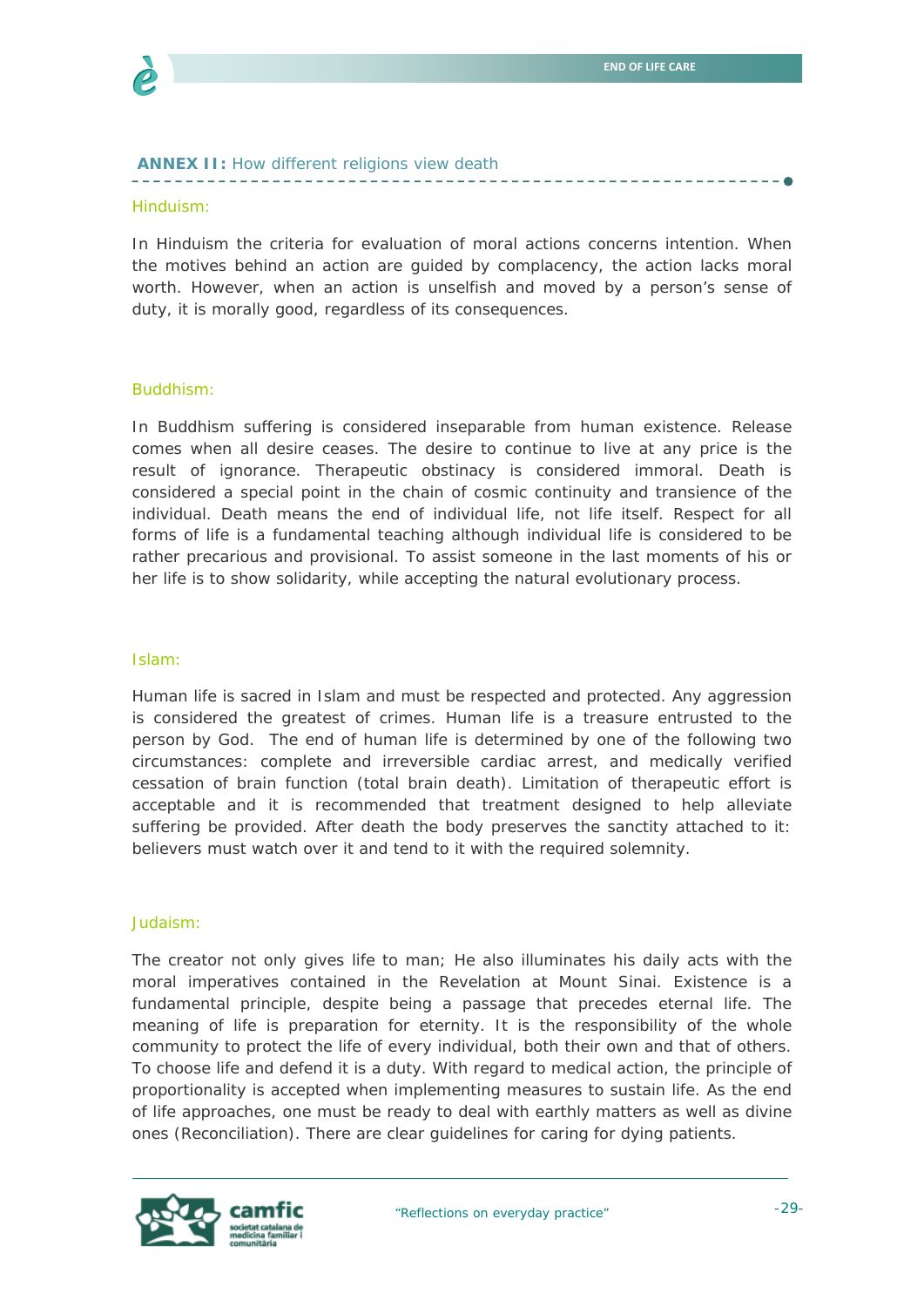![](_page_29_Picture_1.jpeg)

#### Christianity:

In Christianity, life is considered a gift from God to man, made in love. Among all creatures, only man was made in God's image and this is the origin of his true worth, no matter what the circumstances. No one can make an attempt on the life of an innocent without opposing God's love.

Pius XII made the first declarations concerning the duty to care for human life with regard to technological advances in 1957. He established two basic principles that remain valid today. When faced with an illness a person is entitled to receive whatever care is necessary for the restoration of health. The duty of care to patients requires balancing expected benefits and burdens: a distinction is made between ordinary (proportionate) and extraordinary (disproportionate). Caution and professional competence allow the physician to distinguish between what is proportionate and what is disproportionate.

Euthanasia is rejected because it would entail opposing God's plan. In the face of extreme suffering, the response is to apply all the technical, human and spiritual means intended to relieve the person who is suffering, comforting him as much as possible and keeping him company at all times.

![](_page_29_Picture_6.jpeg)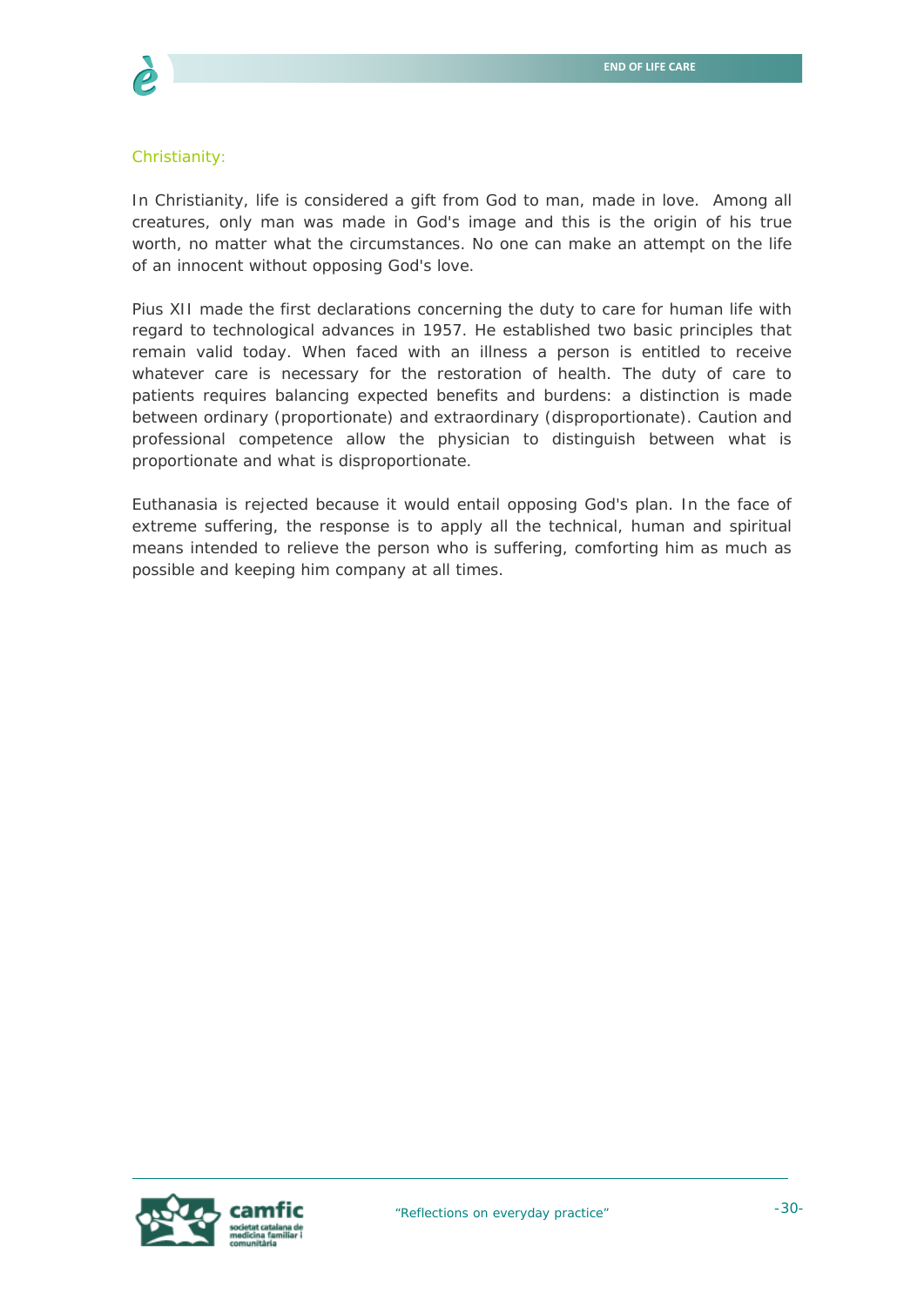![](_page_30_Picture_1.jpeg)

#### **RECOMMENDED BIBLIOGRAPHY**

- **1.** Arriola Manchola E. El paciente con demencia en fase terminal EN: Astudillo W, Orbegozo A, Díaz-Albo E. Bilbao P ed Los cuidados paliativos una cuestion de todos (Sociedad vasca de cuidados paliativos**.**
- **2.** Barbero J. Sufrimiento, cuidados paliativos y responsabilidad moral. En: Couceiro A. Ética en cuidados paliativos. 1ª ed. San Sebastian: Triacastela; 2004.p143-161
- **3.** Barbero Gutiérrez J, Carlos Romeo Casabona C, Gijón P, Júdez J. Limitación del esfuerzo terapéutico. Med Clin (Barc) 2001; 117: 586-594
- **4.** Benito E, Barbero J, Payra A.Grupo de trabajo sobre espiritualidad en cuidados paliativos de la SECPAL. El acompañamiento espiritual en cuidados paliativos. Una introducción y una propuesta, Disponible en internet: http://www.osakidetza.euskadi.net/v19hbas0005/es/contenidos/informacion/hb as\_ad\_noticias\_novedades/es\_hbas/adjuntos/guia\_espiritual.pdf
- **5.** Busquet X. Aprendre a morir. Vivències a la vora de la mort. Institut Borja de Bioètica. 2004.
- **6.** Castellà García J. Coordinador. Guía práctica de aspectos legales en Atención Primaria. Barcelona: Institut Medicina legal Catalunya. Laboratorio Stada. 2008
- **7.** Comisión autonómica de Ética e investigación Sanitaria (Pablo Simón Lorda i Francisco Alarcos Martinez). Ética y muerte digna. 2008. Consejería de Salud Junta de Andalucia
- **8.** Couceiro A. Ética profesional y cuidados paliativos: En busca de la excelencia. In: Couceiro A. (Ed.): Ética en cuidados paliativos. Triacastela. Madrid. 2004.
- **9.** Comitè d'Ètica Assistencial IDIAP Jordi Gol. Recomanació del Comitè d'Ètica Assistencial d'Atenció Primària de l'IDIAP Jordi Gol sobre l'atenció en la diversitat cultural a l'atenció primària. Available at: http://www.idiapjgol.org/upload/file/Diversitat\_cultural\_def.pdf
- **10.**Comitè d'Ètica Assistencial IDIAP Jordi Gol. Síntesi del debat sobre els certificats de defunció. Available at: http://www.idiapjgol.org/upload/file/SINTESI%20DEBAT%20CERTIFICATS%20 DEFUNCIo.pdf
- **11.**Comitè de Bioètica de Catalunya. Informe sobre l'eutanàsia i l'ajuda al suïcidi. Barcelona. 2006.
- **12.** Comitè de Bioètica de Catalunya. Recomanacions als professionals sanitaris per a l'atenció als malalts al final de la vida. Available at: http://www20.gencat.cat/docs/canalsalut/Home%20Canal%20Salut/Professiona ls/Temes\_de\_salut/Atencio%20al%20final%20de%20la%20vida/documents/cbc fivida.pdf

![](_page_30_Picture_15.jpeg)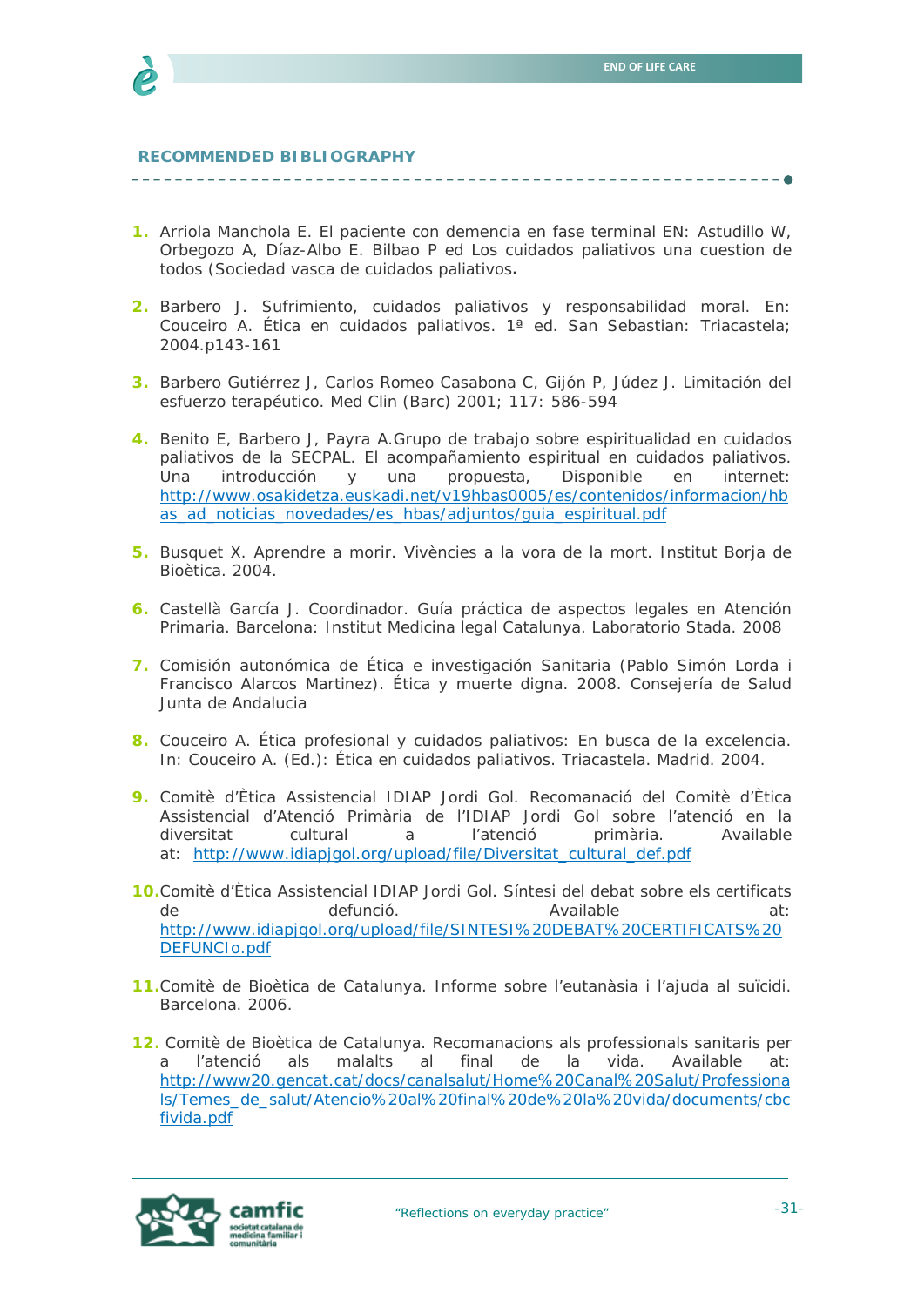![](_page_31_Picture_1.jpeg)

- **13.**Consell de Col·legis de Metges de Catalunya. Codi de Deontologia. 2005. Available at: http://www.comb.cat/cat/colegi/docs/codi\_deontologic.pdf
- **14.**Consejo General de Colegios Oficiales de Médicos. Declaración de la Comisión Central de Deontología y Derecho Médico sobre la Ética de la sedación en la agonía. Madrid; 2009. Available at: http://comisiondeontologica.cgcom.es/atencion\_medica\_final\_vida/accion.php?P HPSESSID=d418c3a04ac6a4aeb38d703ac4412ff8&dir=.%2FDocumentos%2FE %CC%81tica%20de%20la%20Sedaccio%CC%81n%20en%20la%20Agoni%CC %81a%20%2802\_2009%29&cal=etica\_sedacion\_agonia2.pdf&accion=descarga r
- **15.**Consejo General de Colegios Oficiales de Médicos. Código de Ética Médica (2011). Available at: http://www.cgcom.es/sites/default/files/codigo\_deontologia\_medica\_0.pdf
- **16.**Curtis R, Patrick D, Caldwell E, Collier A. Why don't patients and physicians talk about end-of-life Care? Arch Intern Med. 2000;160:1690-1696
- **17.**Declaración «Iura et bona» sobre la eutanasia. Sagrada congregación de la Doctrina de la Fe. Available at: http://www.vatican.va/roman\_curia/congregations/cfaith/documents/rc\_con\_cf aith\_doc\_19800505\_euthanasia\_sp.html
- **18.**Finucane TE, Christmas C, Travis K. Tube Feeding in Patients With Advanced Dementia: A Review of the Evidence. JAMA 1999;282 (14):1365-70.
- **19.**García Hernández A. Conceptos del anciano sobre la muerte. Gerokomos 2003; 14 (2): 74-79
- **20.**Guia d'actuació en la situació d'agonia del malalt terminal. Barcelona: Col·legi Oficial de Metges de Barcelona. Barcelona; 2000. Quaderns de la bona praxis núm. 12. Available at: http://www.comb.cat/cat/actualitat/publicacions/bonapraxi/praxi12.pdf
- **21.**Jiménez Rojas C. Cuidados paliativos en pacientes con demencia avanzada. Rev Esp Geriatr Gerontol. 1999;34:9246-52.
- **22.**Juárez M, Schmidt Río-Valle R, J. Prados Peña, D. En busca de una definición transcultural de sufrimiento; una revisión bibliográfica. Cultura de los cuidados 2006; 2º semestre año X nº 20: 117-120. Available at: http://www.indexf.com/cultura/20/20\_sumario.php
- **23.**Klübler- Ross E. La mort: Una aurora. Barcelona: Círculo de lectores; 2007.
- **24.**Marcus EN. The silent epidemic the health effects of illiteracy. N Engl J Med. 2006 Sep 7;355(10):1076
- **25.**Martínez Urionabarrenetxea K. Reflexiones sobre testamento vital (I) Aten Primaria 2003. 31 (1): 52-4.
- **26.**Nelynn J. Living long in fragile helath: the new demographics shape end of life. EN: Jennings B, Kaebnick G, Murray T editors. Improving end of life care why has it been so difficult? 1° ed. New Cork. The hastings Center 2005

![](_page_31_Picture_16.jpeg)